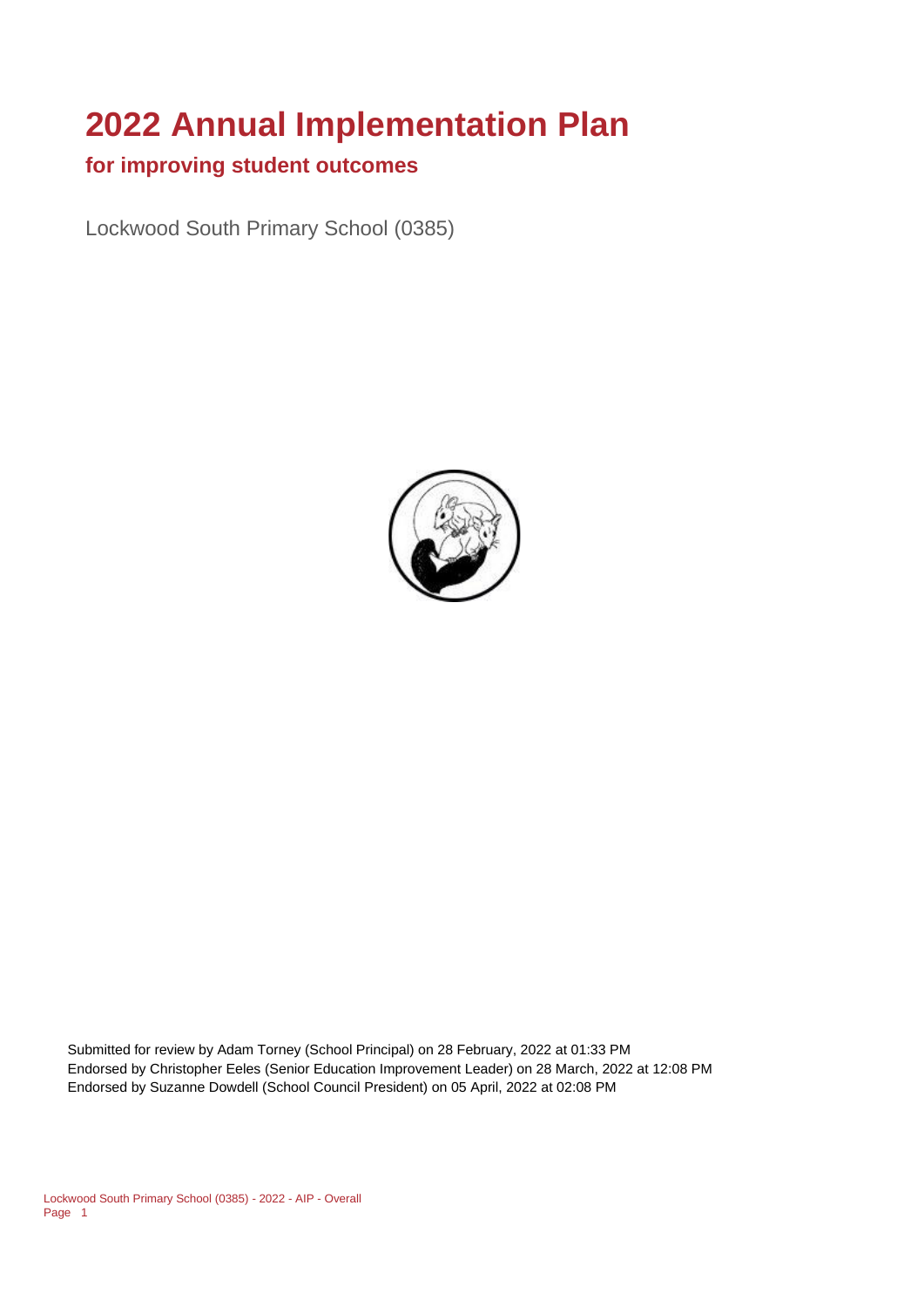## **Self-evaluation Summary - 2022**

|                                           | <b>FISO 2.0 Dimensions</b>                                                                                                                                                                                                       | <b>Self-evaluation Level</b> |
|-------------------------------------------|----------------------------------------------------------------------------------------------------------------------------------------------------------------------------------------------------------------------------------|------------------------------|
| <b>Teaching</b><br>and<br><b>Learning</b> | Documented teaching and learning program based on the Victorian<br>Curriculum and senior secondary pathways, incorporating extra-<br>curricula programs                                                                          |                              |
|                                           | Use of common and subject-specific high impact teaching and<br>learning strategies as part of a shared and responsive teaching and<br>learning model implemented through positive and supportive student-<br>staff relationships | Evolving                     |

| <b>Assessment</b> | Systematic use of assessment strategies and measurement practices<br>to obtain and provide feedback on student learning growth, attainment<br>and wellbeing capabilities | Embedding |
|-------------------|--------------------------------------------------------------------------------------------------------------------------------------------------------------------------|-----------|
|                   | Systematic use of data and evidence to drive the prioritisation,<br>development, and implementation of actions in schools and<br>classrooms.                             |           |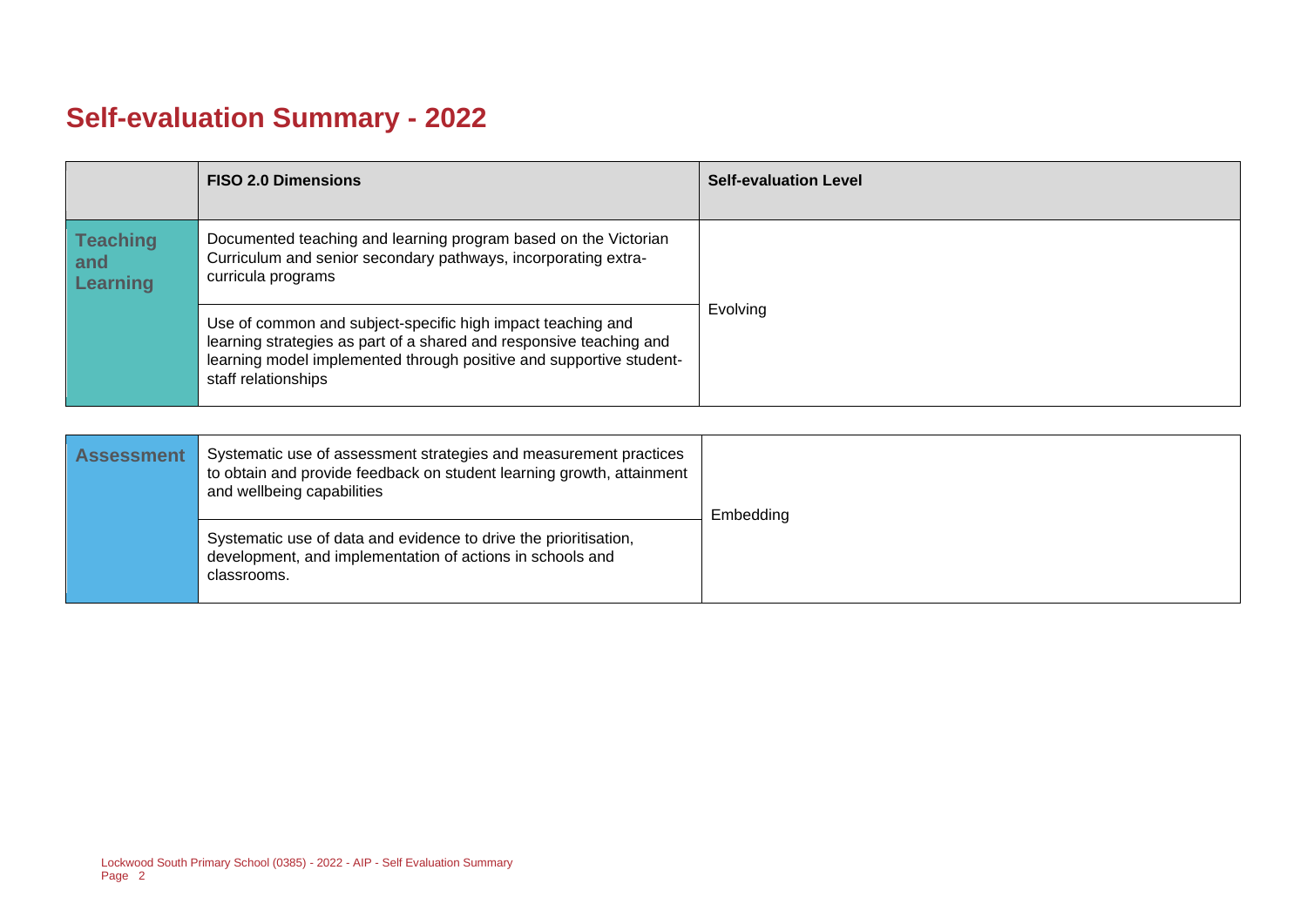| Leadership | The strategic direction and deployment of resources to create and<br>reflect shared goals and values; high expectations; and a positive,<br>safe and orderly learning environment | Evolving |
|------------|-----------------------------------------------------------------------------------------------------------------------------------------------------------------------------------|----------|
|            | Shared development of a culture of respect and collaboration with<br>positive and supportive relationships between students and staff at the<br>core                              |          |

| <b>Engagement</b> | Activation of student voice and agency, including in leadership and<br>learning, to strengthen students' participation and engagement in<br>school                                    | Evolving |
|-------------------|---------------------------------------------------------------------------------------------------------------------------------------------------------------------------------------|----------|
|                   | Strong relationships and active partnerships between schools and<br>families/carers, communities, and organisations to strengthen<br>students' participation and engagement in school |          |

| <b>Support</b> | Responsive, tiered and contextualised approaches and strong<br>relationships to support student learning, wellbeing and inclusion                                         |           |
|----------------|---------------------------------------------------------------------------------------------------------------------------------------------------------------------------|-----------|
|                | Effective use of resources and active partnerships with families/carers,<br>specialist providers and community organisations to provide<br>responsive support to students | Embedding |

| <b>Enter your reflective comments</b> | Over the past 12months we have again managed to work incredibly hard to achieve our goals for the year, and have shown<br>continual improvement. We need to continue to work on our common planner, but believe we are headed in the right<br>direction when it comes to our student outcomes. |  |
|---------------------------------------|------------------------------------------------------------------------------------------------------------------------------------------------------------------------------------------------------------------------------------------------------------------------------------------------|--|
| <b>Considerations for 2022</b>        | 2022 will se us work hard on implementing student voice, and improving our students outcomes and learning journey while<br>at school.                                                                                                                                                          |  |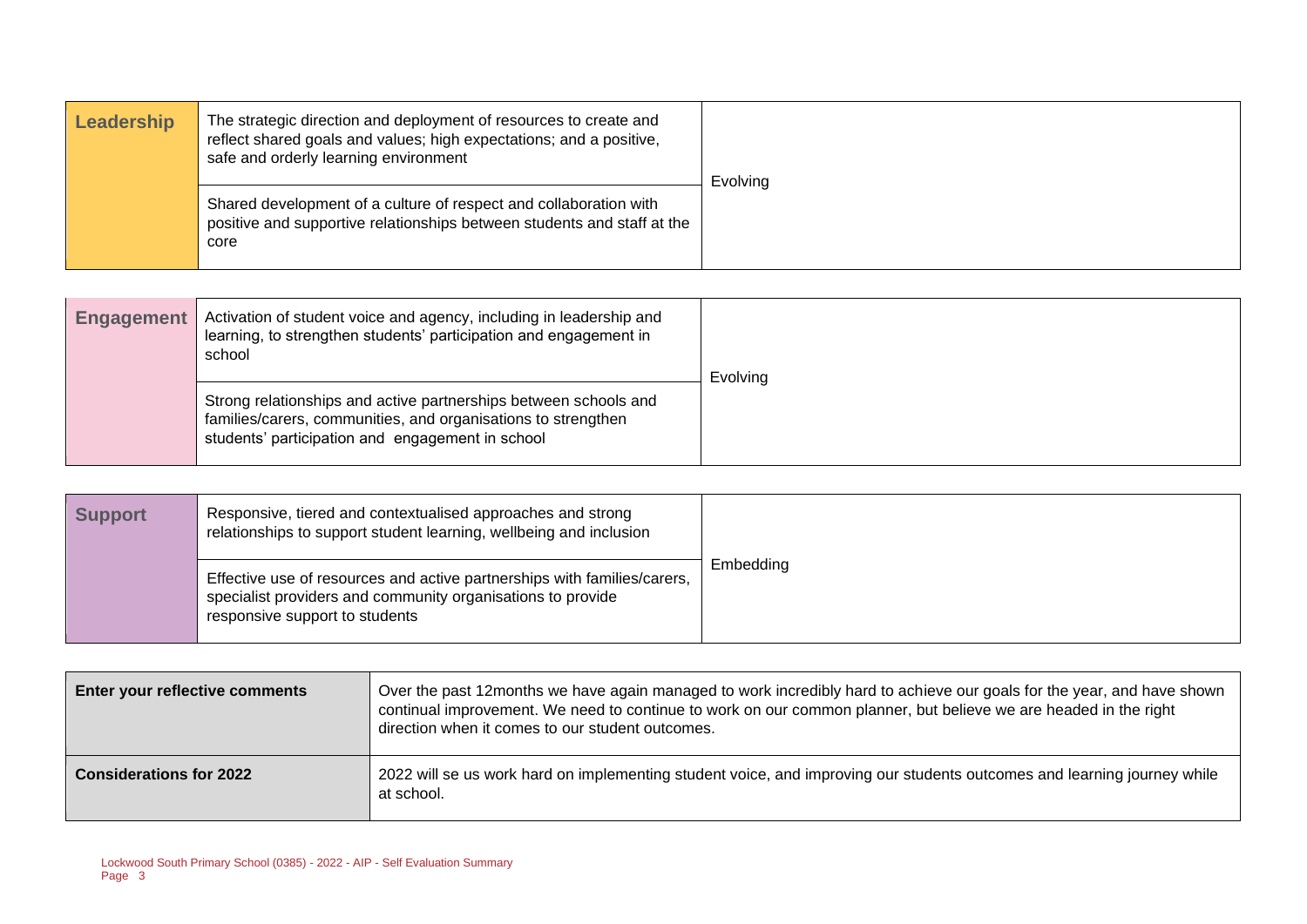|--|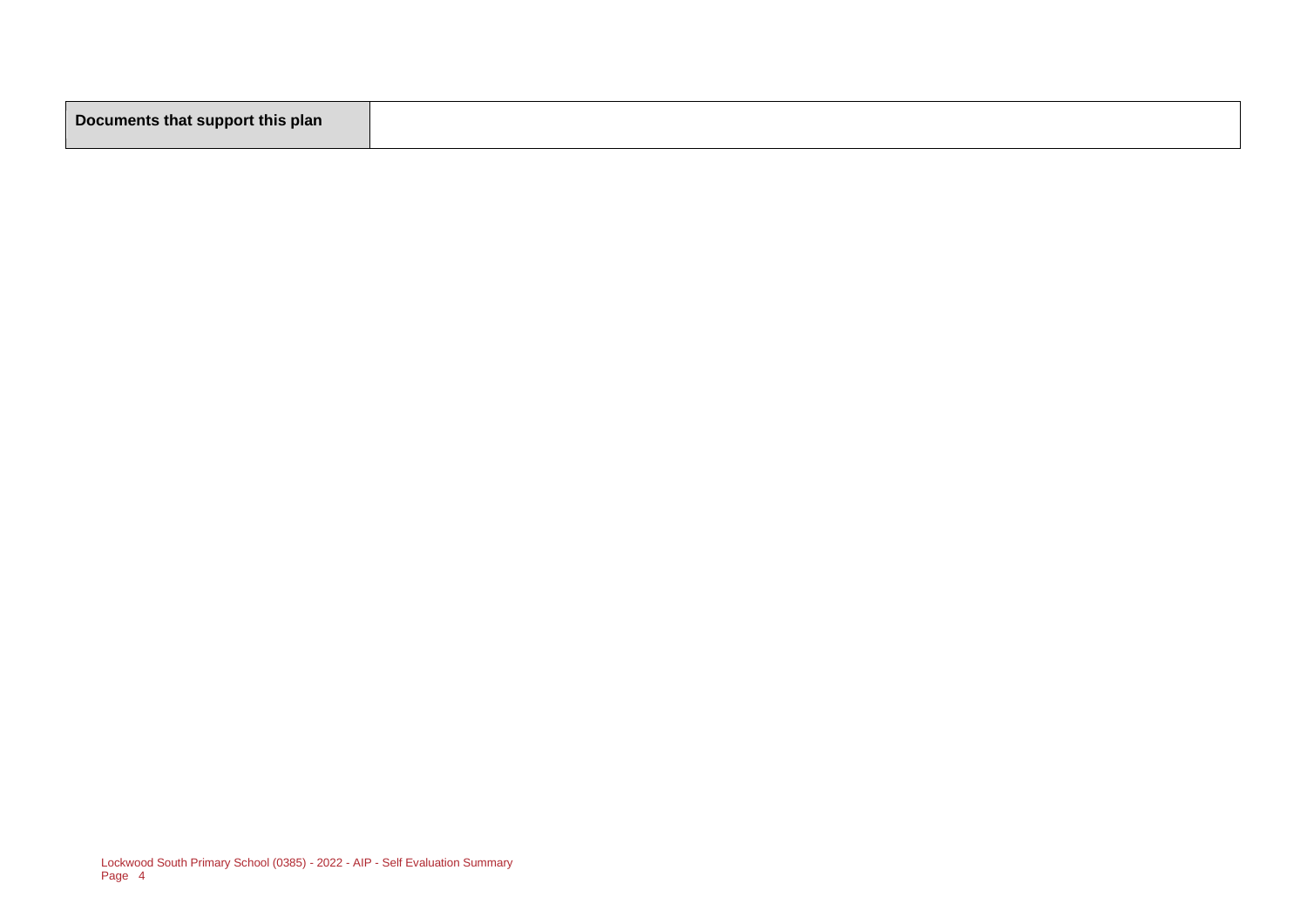## **SSP Goals Targets and KIS**

| Goal 1                                                         | <b>2022 Priorities Goal</b><br><br><br>Some of our students have thrived in the remote learning environment, others have maintained their learning progress,<br>and some need extra learning and wellbeing support despite the best efforts of their teachers and families. In 2022 we will<br>continue to focus on student learning - with an increased focus on numeracy - and student wellbeing through the 2022<br>Priorities Goal, a learning Key Improvement Strategy and a wellbeing Key Improvement Strategy. We will teach and<br>support each student at their point of need and in line with FISO. |  |  |
|----------------------------------------------------------------|---------------------------------------------------------------------------------------------------------------------------------------------------------------------------------------------------------------------------------------------------------------------------------------------------------------------------------------------------------------------------------------------------------------------------------------------------------------------------------------------------------------------------------------------------------------------------------------------------------------|--|--|
| Target 1.1                                                     | Support for the 2022 Priorities                                                                                                                                                                                                                                                                                                                                                                                                                                                                                                                                                                               |  |  |
| <b>Key Improvement Strategy 1.a</b><br>Priority 2022 Dimension | Learning - Support both those who need extra support and those who have thrived to continue to extend their learning,<br>especially in numeracy                                                                                                                                                                                                                                                                                                                                                                                                                                                               |  |  |
| <b>Key Improvement Strategy 1.b</b><br>Priority 2022 Dimension | Wellbeing - Effectively mobilise available resources to support students' wellbeing and mental health, especially the most<br>vulnerable                                                                                                                                                                                                                                                                                                                                                                                                                                                                      |  |  |
| Goal 2                                                         | Maximise the learning growth of every student in Literacy and Numeracy.                                                                                                                                                                                                                                                                                                                                                                                                                                                                                                                                       |  |  |
| Target 2.1                                                     | By 2022, increase the percentage of students making high learning growth in NAPLAN Reading, Writing and Numeracy to<br>25 per cent or above.                                                                                                                                                                                                                                                                                                                                                                                                                                                                  |  |  |
| Target 2.2                                                     | By 2022, decrease the percentage of students making low learning growth in NAPLAN Reading, Writing and Numeracy to<br>25 per cent or below.                                                                                                                                                                                                                                                                                                                                                                                                                                                                   |  |  |
| Target 2.3                                                     | By 2022, increase the percentage of Prep-Year 6 students achieving above the age expected level to                                                                                                                                                                                                                                                                                                                                                                                                                                                                                                            |  |  |
|                                                                | • Reading 40%<br>$\bullet$ Writing 25%                                                                                                                                                                                                                                                                                                                                                                                                                                                                                                                                                                        |  |  |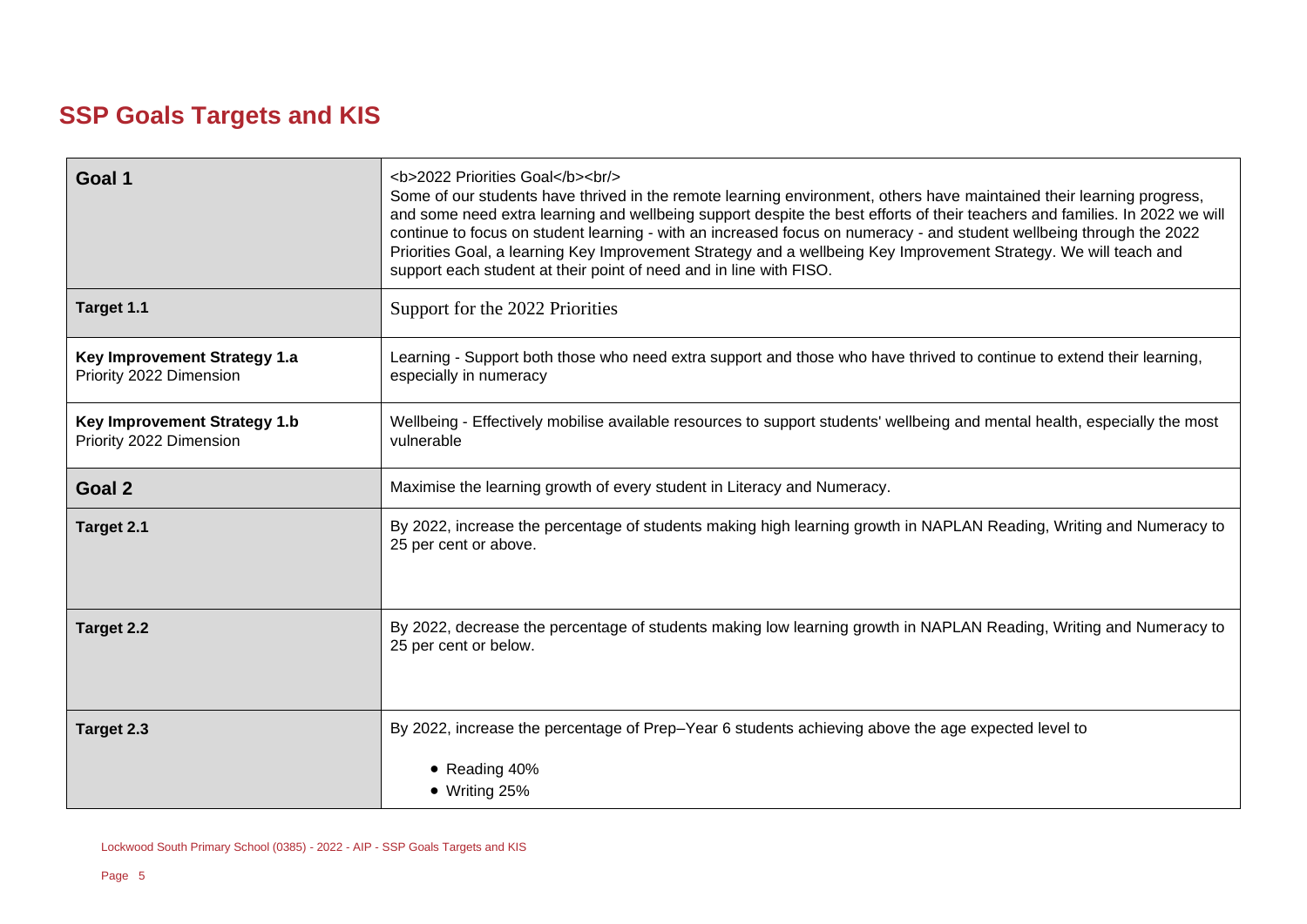|                                                                                          | • Measurement & Geometry-25%<br>• Number & Algebra-25%<br>• Statistics & Probability-20%                                                                                                                                                                                                        |
|------------------------------------------------------------------------------------------|-------------------------------------------------------------------------------------------------------------------------------------------------------------------------------------------------------------------------------------------------------------------------------------------------|
| Target 2.4                                                                               | ***Targets should measure progress towards goal. Consider moving this target to AIP as a success indicator of KIS***<br>By 2022, increase the percentage of positive endorsement on the SSS to 90 per cent or above for:<br>• Academic emphasis<br>• Collective efficacy<br>• Pedagogical model |
| Target 2.5                                                                               | ***Targets should measure progress towards goal. Consider moving this target to AIP as a success indicator of<br>$KIS***$<br>By 2022, increase the percentage of positive endorsement on the POS to 90 per cent or above for Stimulating Learning<br>environment.                               |
| <b>Key Improvement Strategy 2.a</b><br>Curriculum planning and assessment                | Strengthen teachers' capacity to collaboratively use and moderate literacy assessments to plan for students' learning<br>needs. (CPA)                                                                                                                                                           |
| <b>Key Improvement Strategy 2.b</b><br>Evidence-based high-impact teaching<br>strategies | Develop and document a whole school instructional model and provide teacher professional learning to support its<br>consistent implementation. (EHITS)                                                                                                                                          |
| <b>Key Improvement Strategy 2.c</b><br>Evidence-based high-impact teaching<br>strategies | Build teacher capacity through peer observations and the provision of explicit feedback on instructional practices. (EHITS)                                                                                                                                                                     |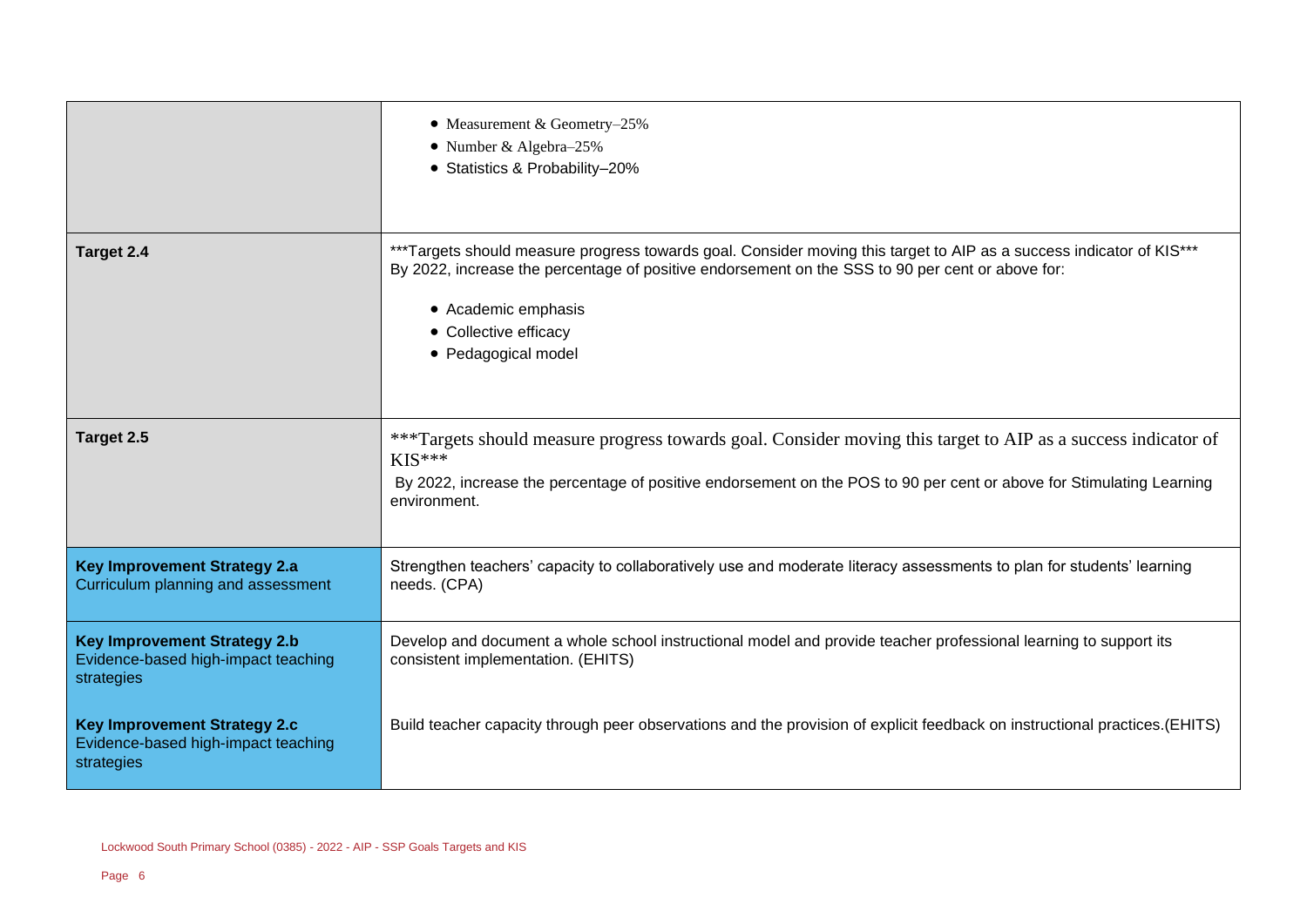| Goal 3                                                                                | Optimise the active participation of students in their learning.                                                                                                                                             |  |
|---------------------------------------------------------------------------------------|--------------------------------------------------------------------------------------------------------------------------------------------------------------------------------------------------------------|--|
| Target 3.1                                                                            | By 2022, increase the percentage of positive endorsement on the AToSS endorsement to 90 per cent or above for<br>Student Voice & Agency.                                                                     |  |
| Target 3.2                                                                            | By 2022, increase the percentage of positive endorsement on the POS to 90 per cent or above for:<br>Student agency & voice<br>$\bullet$<br>• Student motivation $&$ support<br>• Effective teaching          |  |
| <b>Key Improvement Strategy 3.a</b><br>Intellectual engagement and self-<br>awareness | Develop and implement a process for students and teachers to participate in the development of challenging and realistic<br>learning goals, and to monitor progress towards the achievement of goals. (IESA) |  |
| <b>Key Improvement Strategy 3.b</b><br>Intellectual engagement and self-<br>awareness | Empower students to actively contribute to their own and others learning. (IESA)                                                                                                                             |  |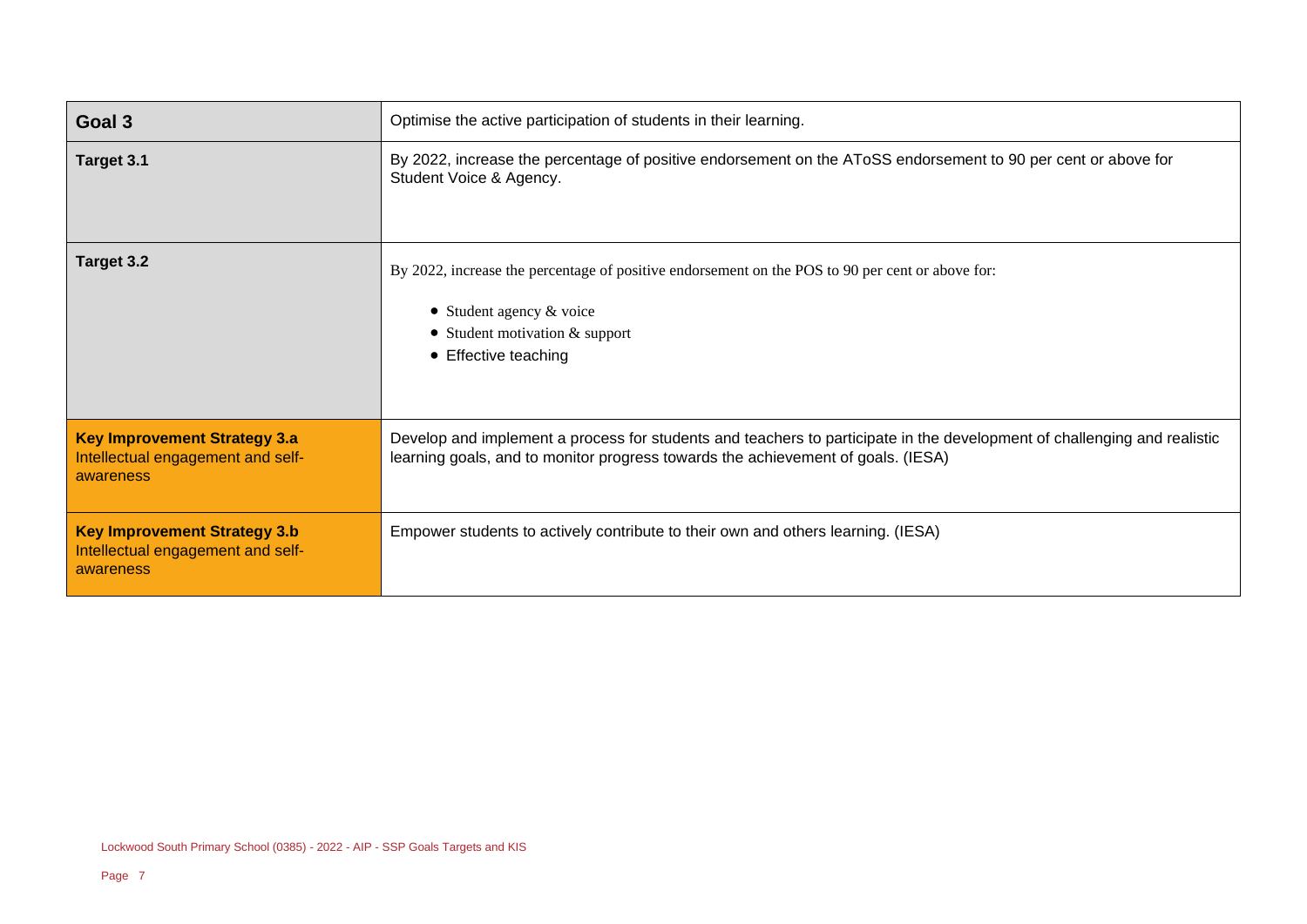## **Select Annual Goals and KIS**

| <b>Four Year Strategic Goals</b>                                                                                                                                                              | Is this<br>selected for<br>focus this<br>year? | <b>Four Year Strategic Targets</b>                                                                                                              | 12 month target<br>The 12 month target is an incremental step<br>towards meeting the 4-year target, using the<br>same data set.                                                                                                                                                                                                                                                                                                                                                                            |
|-----------------------------------------------------------------------------------------------------------------------------------------------------------------------------------------------|------------------------------------------------|-------------------------------------------------------------------------------------------------------------------------------------------------|------------------------------------------------------------------------------------------------------------------------------------------------------------------------------------------------------------------------------------------------------------------------------------------------------------------------------------------------------------------------------------------------------------------------------------------------------------------------------------------------------------|
| <b>2022 Priorities Goal</b><br><br><br>Some of our students have thrived in<br>the remote learning environment,<br>others have maintained their learning<br>progress, and some need extra<br> | Yes                                            | Support for the 2022 Priorities                                                                                                                 | By the end of 2022 we will have<br>implemented an intervention program to<br>better assist our students in 'catch-up,<br>and extend learning in both reading and<br>numeracy from 2021.<br>- Students will experience a minimum of<br>12 months growth throughout 2022 in<br>reading as evident in the Fountas and<br>Pinnell results.<br>- Students will experience a minimum of<br>12 months growth throughout 2022 in<br>reading as evident in the both DAL and<br><b>Essential Assessment results.</b> |
| Maximise the learning growth of<br>every student in Literacy and<br>Numeracy.                                                                                                                 | No.                                            | By 2022, increase the percentage of students making high learning<br>growth in NAPLAN Reading, Writing and Numeracy to 25 per cent<br>or above. |                                                                                                                                                                                                                                                                                                                                                                                                                                                                                                            |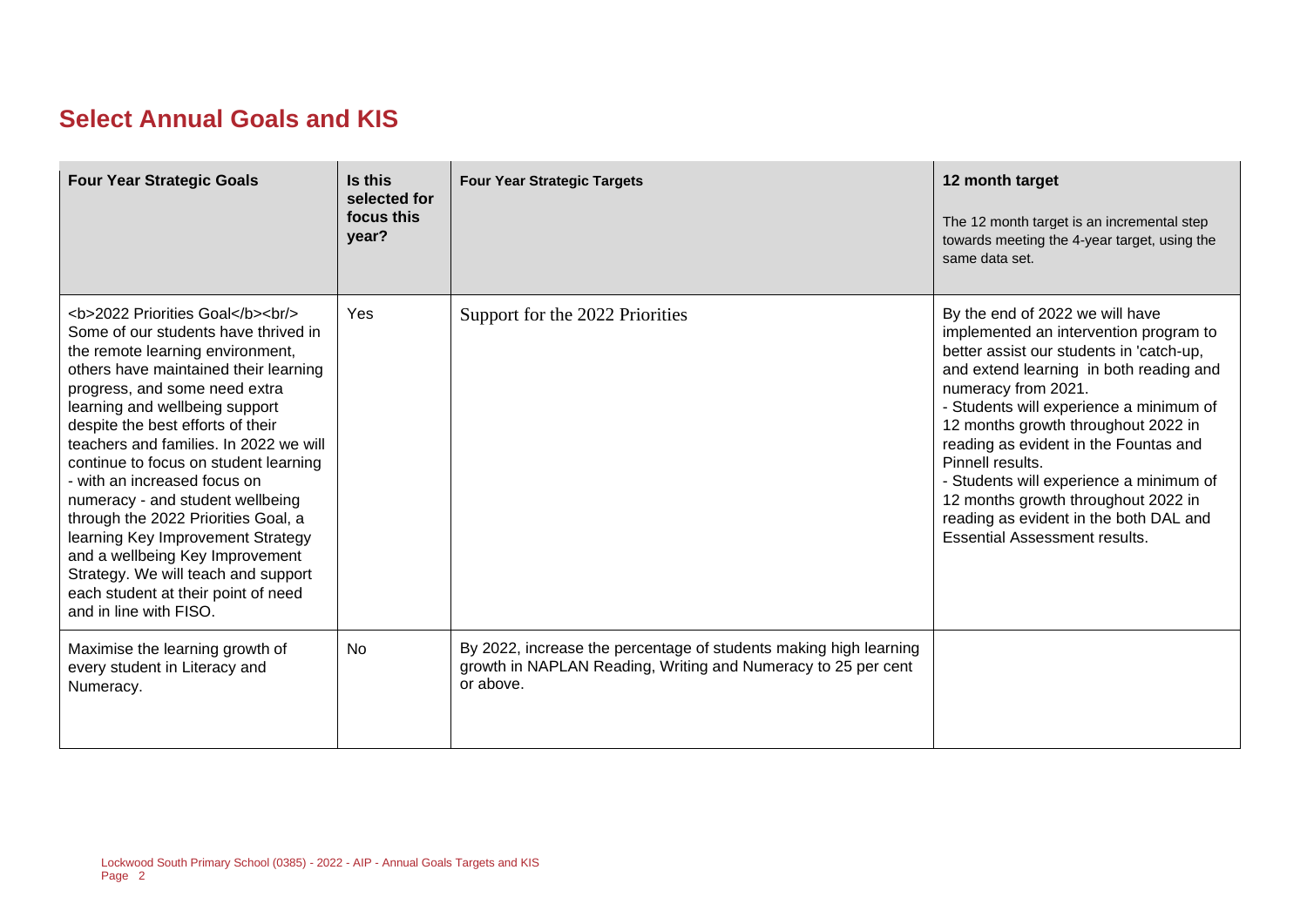| By 2022, decrease the percentage of students making low learning<br>growth in NAPLAN Reading, Writing and Numeracy to 25 per cent<br>or below.                                                                                                                                                        |  |
|-------------------------------------------------------------------------------------------------------------------------------------------------------------------------------------------------------------------------------------------------------------------------------------------------------|--|
| By 2022, increase the percentage of Prep-Year 6 students<br>achieving above the age expected level to<br>• Reading 40%<br>$\bullet$ Writing 25%<br>• Measurement & Geometry-25%<br>• Number & Algebra-25%<br>• Statistics & Probability-20%                                                           |  |
| ***Targets should measure progress towards goal. Consider<br>moving this target to AIP as a success indicator of KIS***<br>By 2022, increase the percentage of positive endorsement on the<br>SSS to 90 per cent or above for:<br>• Academic emphasis<br>• Collective efficacy<br>• Pedagogical model |  |
| ***Targets should measure progress towards goal. Consider<br>moving this target to AIP as a success indicator of KIS***<br>By 2022, increase the percentage of positive endorsement on the<br>POS to 90 per cent or above for Stimulating Learning environment.                                       |  |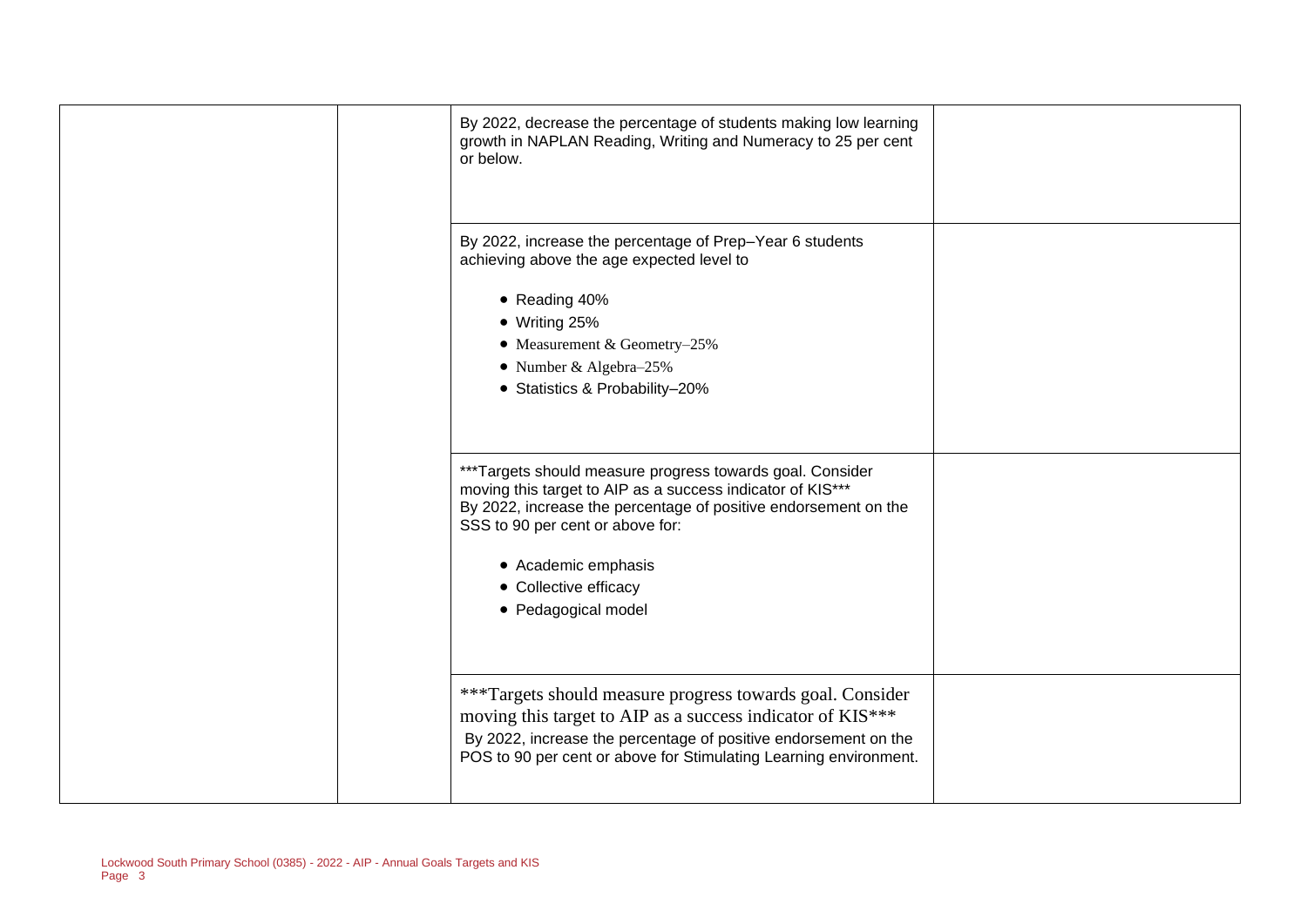| Optimise the active participation of<br>students in their learning. | Yes | By 2022, increase the percentage of positive endorsement on the<br>AToSS endorsement to 90 per cent or above for Student Voice &<br>Agency.                                                   | By the end of 2022 we will have<br>implement strategies learnt during 2021<br>Quaglia institute program. |
|---------------------------------------------------------------------|-----|-----------------------------------------------------------------------------------------------------------------------------------------------------------------------------------------------|----------------------------------------------------------------------------------------------------------|
|                                                                     |     | By 2022, increase the percentage of positive endorsement on the POS to<br>90 per cent or above for:<br>• Student agency $&$ voice<br>• Student motivation $&$ support<br>• Effective teaching | By the end of 2022 we will have<br>implement strategies learnt during 2021<br>Quaglia institute program. |

| Goal 1                            | <b>2022 Priorities Goal</b><br><br><br>Some of our students have thrived in the remote learning environment, others have maintained their learning progress, and<br>some need extra learning and wellbeing support despite the best efforts of their teachers and families. In 2022 we will continue<br>to focus on student learning - with an increased focus on numeracy - and student wellbeing through the 2022 Priorities Goal, a<br>learning Key Improvement Strategy and a wellbeing Key Improvement Strategy. We will teach and support each student at<br>their point of need and in line with FISO. |                                              |  |
|-----------------------------------|---------------------------------------------------------------------------------------------------------------------------------------------------------------------------------------------------------------------------------------------------------------------------------------------------------------------------------------------------------------------------------------------------------------------------------------------------------------------------------------------------------------------------------------------------------------------------------------------------------------|----------------------------------------------|--|
| 12 Month Target 1.1               | By the end of 2022 we will have implemented an intervention program to better assist our students in 'catch-up, and extend<br>learning in both reading and numeracy from 2021.<br>- Students will experience a minimum of 12 months growth throughout 2022 in reading as evident in the Fountas and Pinnell<br>results.<br>- Students will experience a minimum of 12 months growth throughout 2022 in reading as evident in the both DAL and<br>Essential Assessment results.                                                                                                                                |                                              |  |
| <b>Key Improvement Strategies</b> |                                                                                                                                                                                                                                                                                                                                                                                                                                                                                                                                                                                                               | Is this KIS selected for focus this<br>year? |  |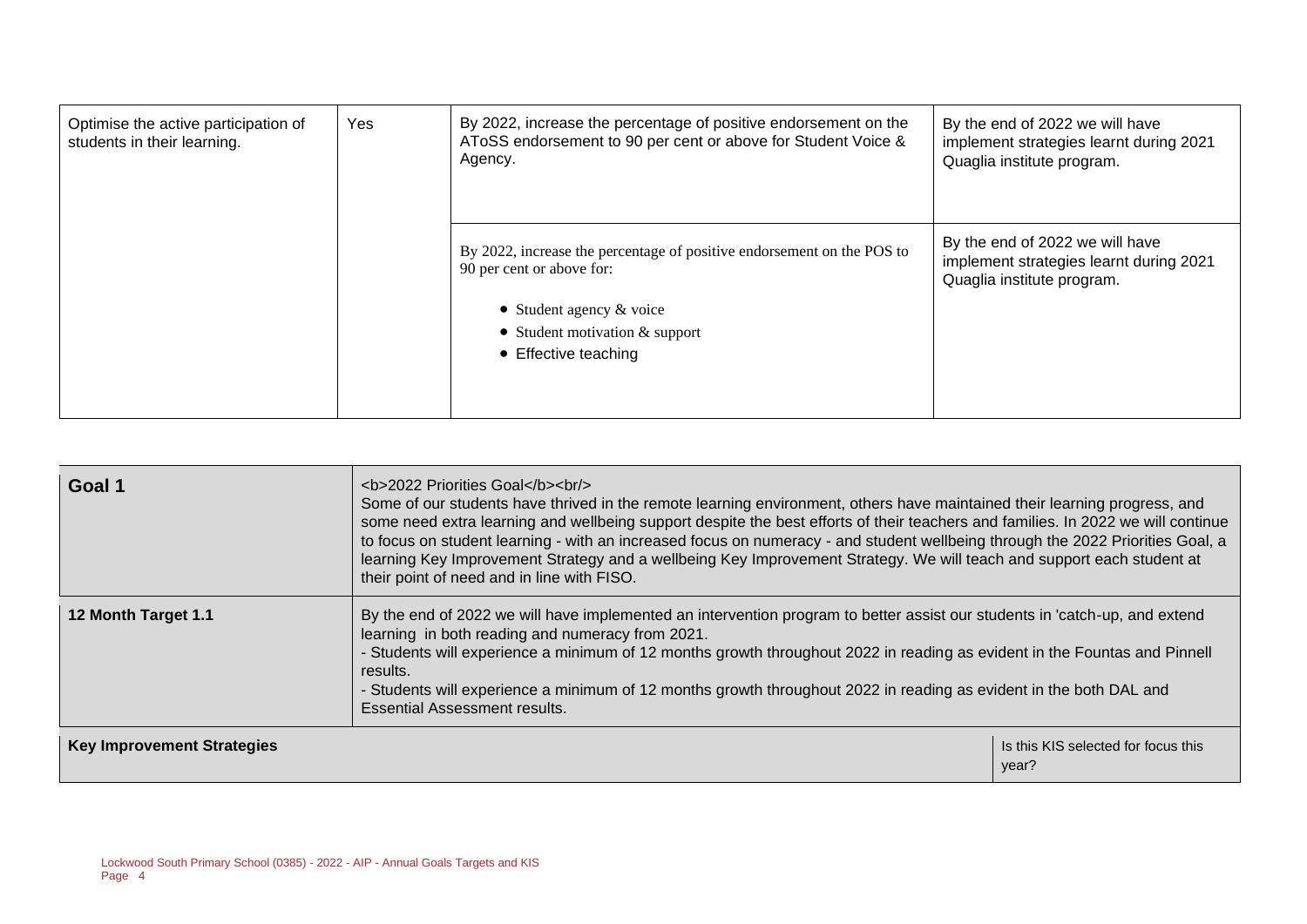| KIS <sub>1</sub><br>Priority 2022 Dimension                                                                                                                                                                                                                                               | Learning - Support both those who need extra support and those who have thrived to<br>continue to extend their learning, especially in numeracy                                                                 | Yes |  |  |
|-------------------------------------------------------------------------------------------------------------------------------------------------------------------------------------------------------------------------------------------------------------------------------------------|-----------------------------------------------------------------------------------------------------------------------------------------------------------------------------------------------------------------|-----|--|--|
| KIS <sub>2</sub><br>Priority 2022 Dimension                                                                                                                                                                                                                                               | Wellbeing - Effectively mobilise available resources to support students' wellbeing and<br>mental health, especially the most vulnerable                                                                        | Yes |  |  |
| Explain why the school has selected this<br>KIS as a focus for this year. Please make<br>reference to the self-evaluation, relevant<br>school data, the progress against School<br>Strategic Plan (SSP) goals, targets, and the<br>diagnosis of issues requiring particular<br>attention. | Please leave this field empty. Schools are not required to provide a rationale as this is in line with system priorities for 2022.                                                                              |     |  |  |
| Goal 2<br>Optimise the active participation of students in their learning.                                                                                                                                                                                                                |                                                                                                                                                                                                                 |     |  |  |
| 12 Month Target 2.1<br>By the end of 2022 we will have implement strategies learnt during 2021 Quaglia institute program.                                                                                                                                                                 |                                                                                                                                                                                                                 |     |  |  |
| By the end of 2022 we will have implement strategies learnt during 2021 Quaglia institute program.<br>12 Month Target 2.2                                                                                                                                                                 |                                                                                                                                                                                                                 |     |  |  |
| <b>Key Improvement Strategies</b>                                                                                                                                                                                                                                                         | Is this KIS selected for focus this<br>year?                                                                                                                                                                    |     |  |  |
| KIS <sub>1</sub><br>Intellectual engagement and self-<br>awareness                                                                                                                                                                                                                        | Develop and implement a process for students and teachers to participate in the<br>development of challenging and realistic learning goals, and to monitor progress towards<br>the achievement of goals. (IESA) | No  |  |  |
| KIS <sub>2</sub><br>Intellectual engagement and self-<br>awareness                                                                                                                                                                                                                        | Empower students to actively contribute to their own and others learning. (IESA)                                                                                                                                | Yes |  |  |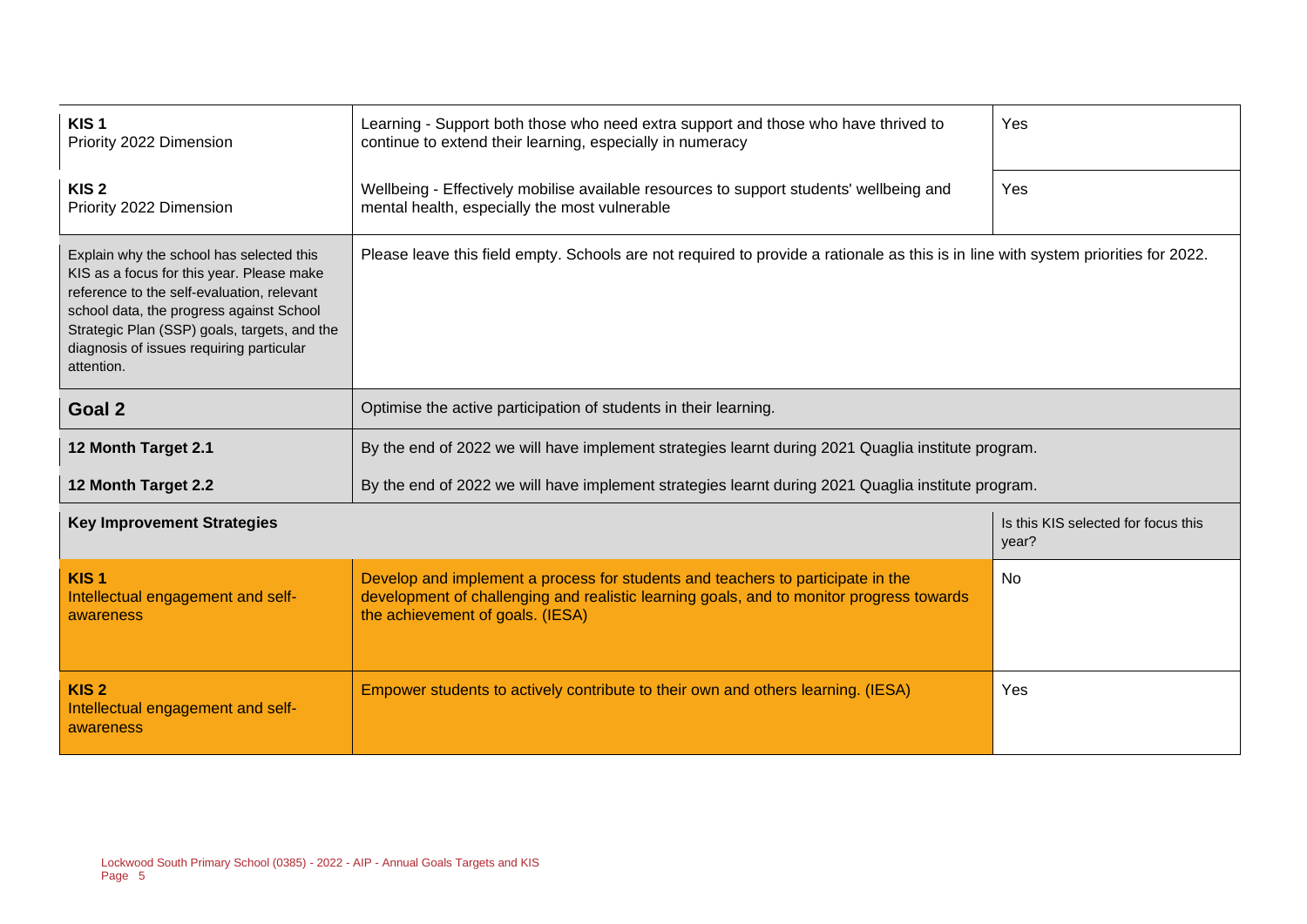Explain why the school has selected this KIS as a focus for this year. Please make reference to the self-evaluation, relevant school data, the progress against School Strategic Plan (SSP) goals, targets, and the diagnosis of issues requiring particular attention. Implement the action plan that was created during the staffs participation in Quaglia institute program based around student voice and agency. The school will have focus on empowering the childrens voice within the school and their learning, and see evidence within our ATSS survey results.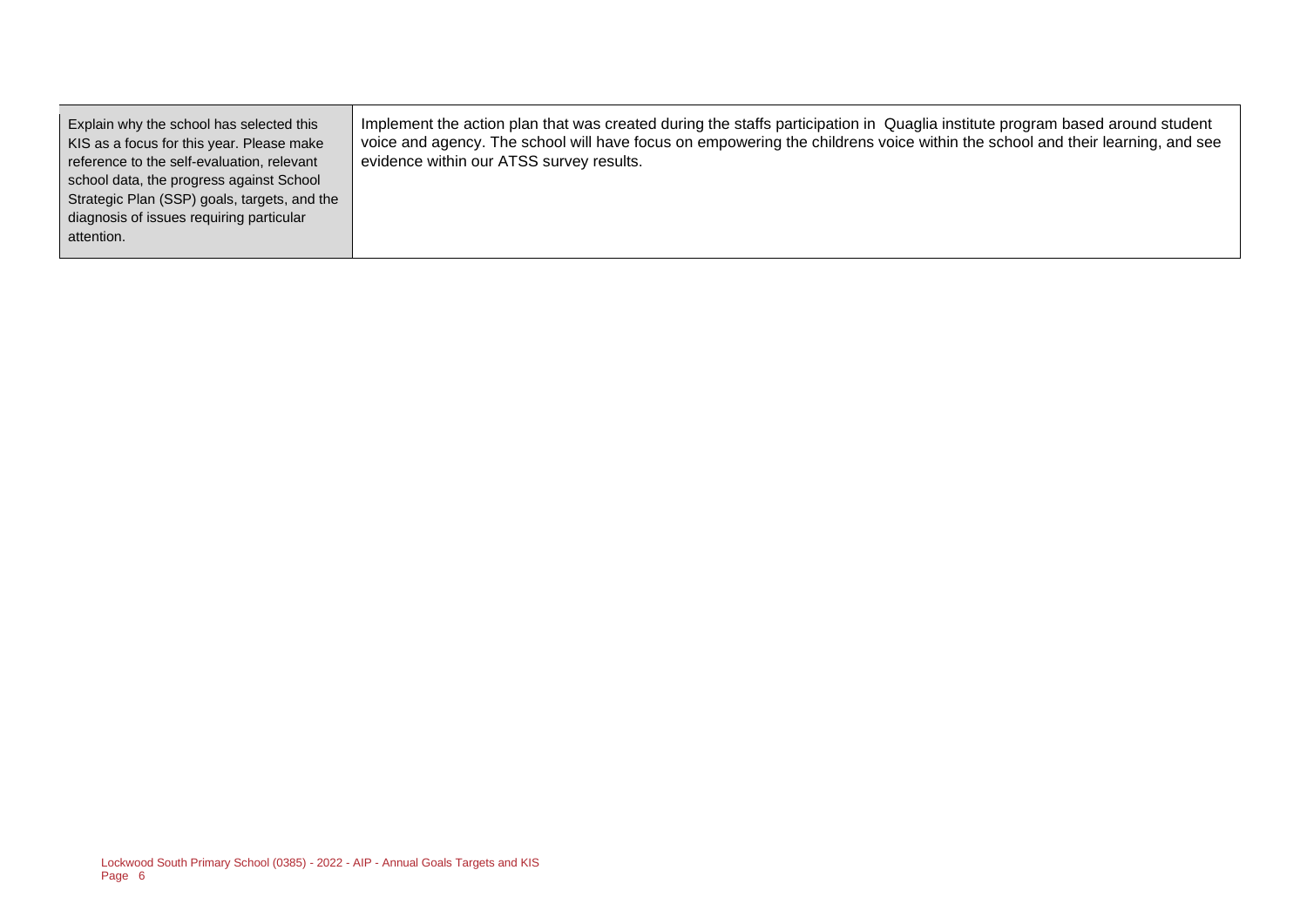## **Define Actions, Outcomes and Activities**

| <b>2022 Priorities Goal</b><br>Some of our students have thrived in the remote learning environment, others have maintained their learning progress, and some<br>need extra learning and wellbeing support despite the best efforts of their teachers and families. In 2022 we will continue to focus on<br>student learning - with an increased focus on numeracy - and student wellbeing through the 2022 Priorities Goal, a learning Key<br>Improvement Strategy and a wellbeing Key Improvement Strategy. We will teach and support each student at their point of need and<br>in line with FISO.                                                                                                                                                                                                                                                                                                                                                                                                                |
|----------------------------------------------------------------------------------------------------------------------------------------------------------------------------------------------------------------------------------------------------------------------------------------------------------------------------------------------------------------------------------------------------------------------------------------------------------------------------------------------------------------------------------------------------------------------------------------------------------------------------------------------------------------------------------------------------------------------------------------------------------------------------------------------------------------------------------------------------------------------------------------------------------------------------------------------------------------------------------------------------------------------|
| By the end of 2022 we will have implemented an intervention program to better assist our students in 'catch-up, and extend learning<br>in both reading and numeracy from 2021.<br>- Students will experience a minimum of 12 months growth throughout 2022 in reading as evident in the Fountas and Pinnell results.<br>- Students will experience a minimum of 12 months growth throughout 2022 in reading as evident in the both DAL and Essential<br>Assessment results.                                                                                                                                                                                                                                                                                                                                                                                                                                                                                                                                          |
| Learning - Support both those who need extra support and those who have thrived to continue to extend their learning, especially in<br>numeracy                                                                                                                                                                                                                                                                                                                                                                                                                                                                                                                                                                                                                                                                                                                                                                                                                                                                      |
| During 2022 our schools intervention program, will focus on students who need support after the past two years in both literacy and<br>numeracy.                                                                                                                                                                                                                                                                                                                                                                                                                                                                                                                                                                                                                                                                                                                                                                                                                                                                     |
| Students will:<br>- Experience success in literacy and numeracy and will understand and be able to articulate why they have been successful.<br>- Confidently be able to explain the areas of literacy and numeracy they are working on.<br>- Understand what the current level is and be able to articulate the skills they are working on to improve.<br>Staff will:<br>- Demonstrate an understanding of each students' needs and strengths in literacy and numeracy.<br>- Use a variety of learning tasks to deepen and develop each students' abilities.<br>- Assess and moderate work against prior achievements to determine growth and areas for future improvements.<br>Leaders will:<br>- Understand and develop the needs of each staff member to support the development of their knowledge and capacity in providing<br>differentiated teaching practices in literacy and numeracy.<br>- Support and facilitate the embedding of a consistent instructional model for literacy and numeracy with staff. |
|                                                                                                                                                                                                                                                                                                                                                                                                                                                                                                                                                                                                                                                                                                                                                                                                                                                                                                                                                                                                                      |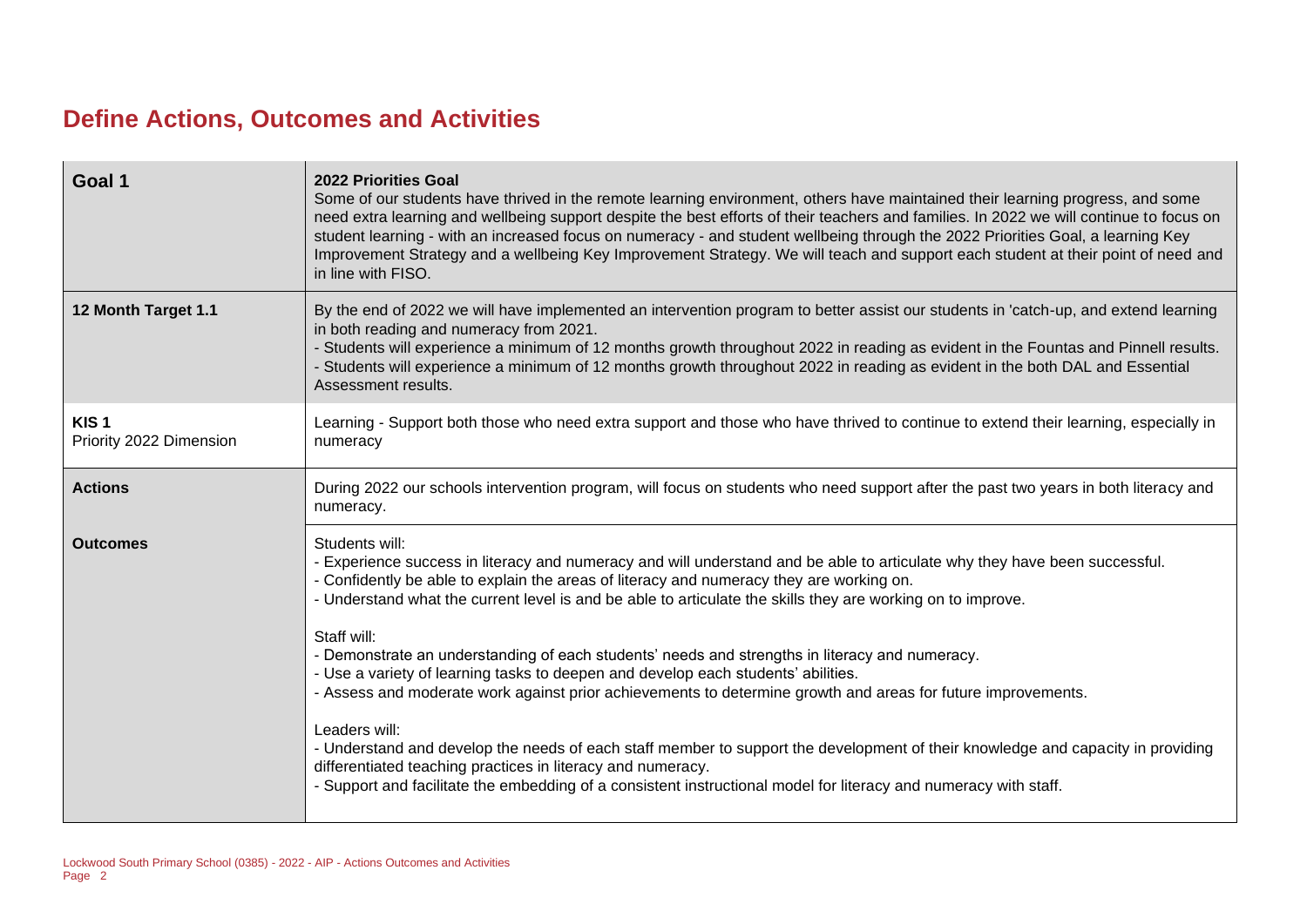|                                     | Community will:<br>- Understand their child's current levels, and the strategies teachers are using to improve their child's outcomes.<br>- Have a clear learning goals that is focused the improve of their child's literacy and numeracy that is regularly reviewed and<br>discussed with their child's teacher.                                                                                                                                                                                                                                                                 |                                                                |                                 |                                  |                                                                                                                                                                                                                                            |
|-------------------------------------|------------------------------------------------------------------------------------------------------------------------------------------------------------------------------------------------------------------------------------------------------------------------------------------------------------------------------------------------------------------------------------------------------------------------------------------------------------------------------------------------------------------------------------------------------------------------------------|----------------------------------------------------------------|---------------------------------|----------------------------------|--------------------------------------------------------------------------------------------------------------------------------------------------------------------------------------------------------------------------------------------|
| <b>Success Indicators</b>           | Success indicators will include:<br>Artifacts:<br>- Documentation of individual achievements and goals to move them forward.<br>- Planning documentation for reading, writing and mathematics.<br>Outcomes:<br>- An increase in students at or above their expected level according to teacher judgments for reading, writing and number.<br>- A decrease in students below expected level according to teacher judgments for reading, writing and number.<br>Observable:<br>- Students having greater ownership of their current performance data, and also their learning goals. |                                                                |                                 |                                  |                                                                                                                                                                                                                                            |
| <b>Activities and Milestones</b>    |                                                                                                                                                                                                                                                                                                                                                                                                                                                                                                                                                                                    | <b>People Responsible</b>                                      | Is this a PL<br><b>Priority</b> | When                             | <b>Funding Streams</b>                                                                                                                                                                                                                     |
| Online Mathematics Tutoring program |                                                                                                                                                                                                                                                                                                                                                                                                                                                                                                                                                                                    | $\overline{\mathbf{z}}$ All Staff<br>$\triangledown$ Principal | $\Box$ PLP<br>Priority          | from:<br>Term 2<br>to:<br>Term 4 | \$5,000.00<br>$\Box$ Equity funding will<br>be used<br>$\Box$ Disability Inclusion<br>Tier 2 Funding will be<br>used<br>$\Box$ Schools Mental<br><b>Health Menu items</b><br>will be used which<br>may include DET<br>funded or free items |
| Moveable alphabet intervention      |                                                                                                                                                                                                                                                                                                                                                                                                                                                                                                                                                                                    | $\triangleright$ Education Support                             | $\Box$ PLP<br>Priority          | from:<br>Term 2                  | \$6,000.00                                                                                                                                                                                                                                 |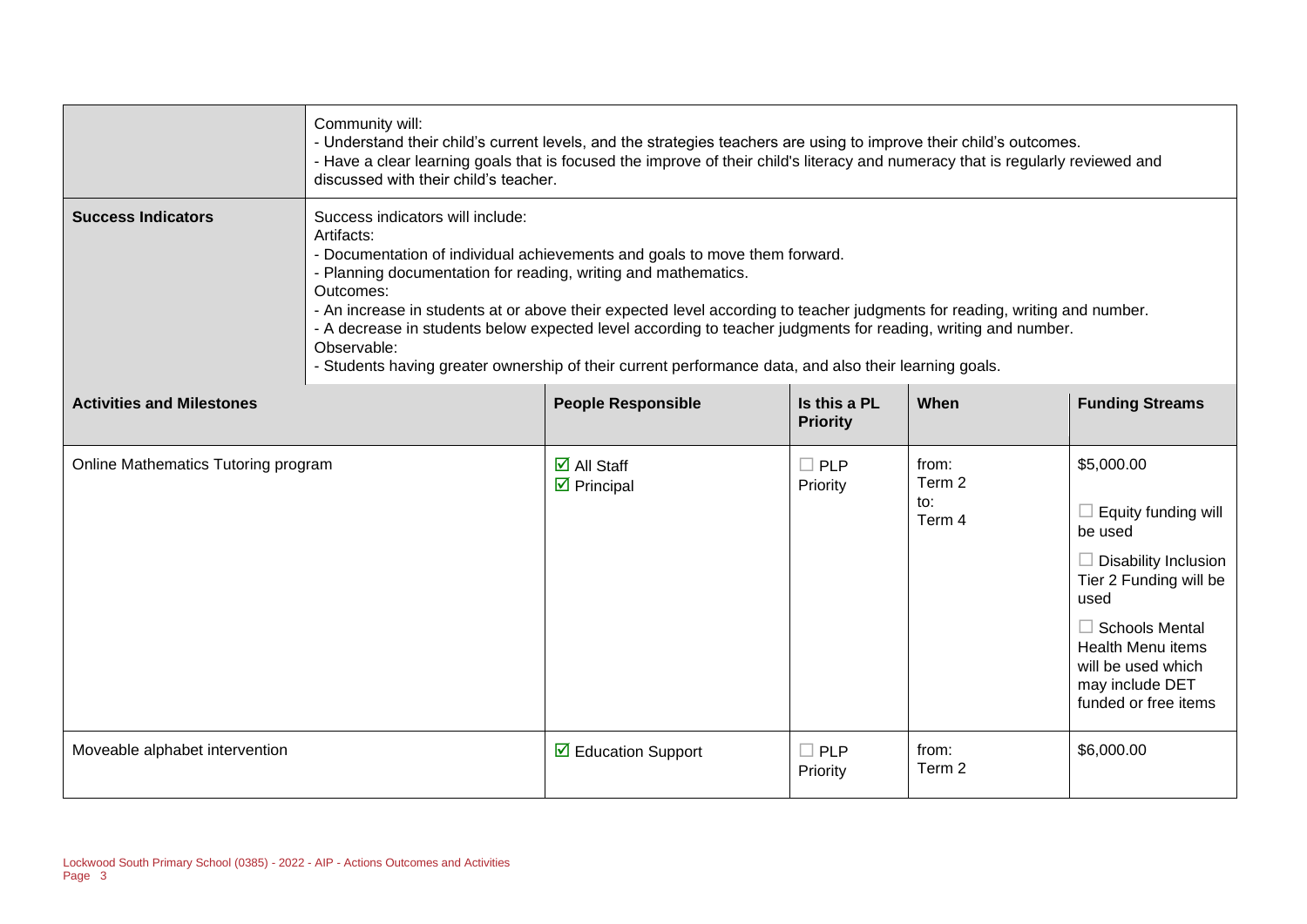|                                             |                                                                                                                                                                                                                                                                                                                                                                                                                                                                                                                                                                 |  |  | to:<br>Term 4 | $\Box$ Equity funding will<br>be used<br>$\triangleright$ Disability Inclusion<br>Tier 2 Funding will be<br>used<br>$\Box$ Schools Mental<br><b>Health Menu items</b><br>will be used which<br>may include DET<br>funded or free items |
|---------------------------------------------|-----------------------------------------------------------------------------------------------------------------------------------------------------------------------------------------------------------------------------------------------------------------------------------------------------------------------------------------------------------------------------------------------------------------------------------------------------------------------------------------------------------------------------------------------------------------|--|--|---------------|----------------------------------------------------------------------------------------------------------------------------------------------------------------------------------------------------------------------------------------|
| KIS <sub>2</sub><br>Priority 2022 Dimension | Wellbeing - Effectively mobilise available resources to support students' wellbeing and mental health, especially the most vulnerable                                                                                                                                                                                                                                                                                                                                                                                                                           |  |  |               |                                                                                                                                                                                                                                        |
| <b>Actions</b>                              | During 2022 our school will focus on providing all students with a safe, and supportive environment that will allow the reach their<br>potential both academically and personally.                                                                                                                                                                                                                                                                                                                                                                              |  |  |               |                                                                                                                                                                                                                                        |
| <b>Outcomes</b>                             | Students will:<br>- Understand and articulate their emotions.<br>- Feel safe and supported within their classroom.<br>Staff will:<br>- Develop an understanding of trauma, and how it impacts children and young people in their classrooms.<br>- Apply strategies to the classroom which will benefit all children and young people<br>Leaders will:<br>- Coordinate training that will develop the staffs' understanding of trauma.<br>- Support and facilitate the embedding of strategies to the classroom which will benefit all children and young people |  |  |               |                                                                                                                                                                                                                                        |
| <b>Success Indicators</b>                   | Success indicators will include:<br>Artifacts:<br>- A common and consistent definition and approach to dealing with trauma.<br>Outcomes:<br>- A decrease in incidents involving intervention.<br>- A decrease in students suspensions.                                                                                                                                                                                                                                                                                                                          |  |  |               |                                                                                                                                                                                                                                        |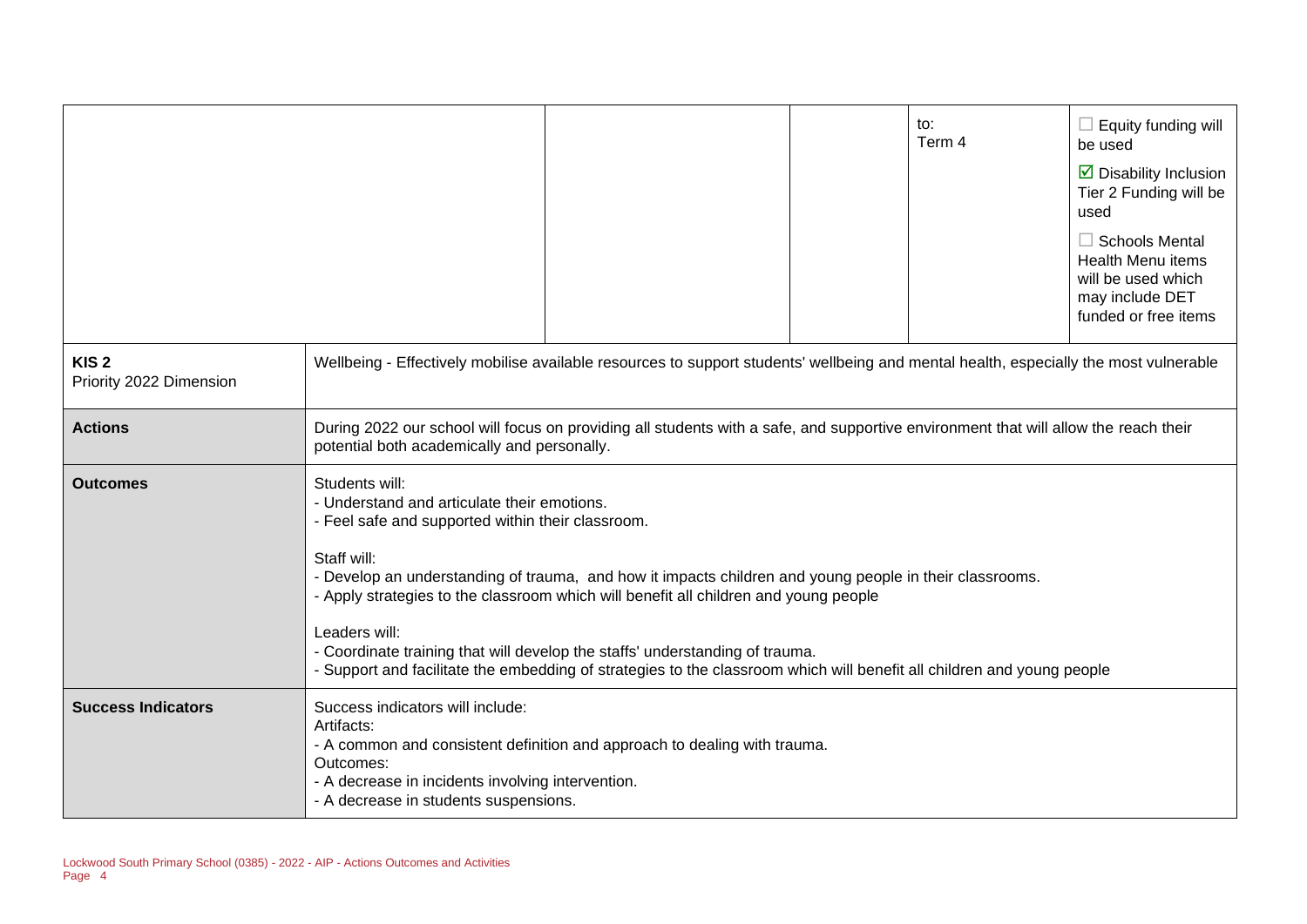| Observable:                                                           | - Happier, and healthier students.<br>- Calm and orderly learning environment. |                                 |                                  |                                                                                                                                                                                                                                                      |  |
|-----------------------------------------------------------------------|--------------------------------------------------------------------------------|---------------------------------|----------------------------------|------------------------------------------------------------------------------------------------------------------------------------------------------------------------------------------------------------------------------------------------------|--|
| <b>Activities and Milestones</b>                                      | <b>People Responsible</b>                                                      | Is this a PL<br><b>Priority</b> | When                             | <b>Funding Streams</b>                                                                                                                                                                                                                               |  |
| Making SPACE for Learning: Trauma responsive practice in<br>education | $\boxtimes$ All Staff                                                          | $\overline{M}$ PLP<br>Priority  | from:<br>Term 2<br>to:<br>Term 2 | \$6,000.00<br>$\Box$ Equity funding will<br>be used<br>$\Box$ Disability Inclusion<br>Tier 2 Funding will be<br>used<br>☑ Schools Mental<br>Health Menu items<br>will be used which<br>may include DET<br>funded or free items                       |  |
| Visible Wellbeing Whole School Program                                | $\overline{\mathbf{M}}$ All Staff                                              | $\overline{M}$ PLP<br>Priority  | from:<br>Term 1<br>to:<br>Term 3 | \$7,000.00<br>$\Box$ Equity funding will<br>be used<br>$\Box$ Disability Inclusion<br>Tier 2 Funding will be<br>used<br>$\overline{\mathbf{M}}$ Schools Mental<br>Health Menu items<br>will be used which<br>may include DET<br>funded or free items |  |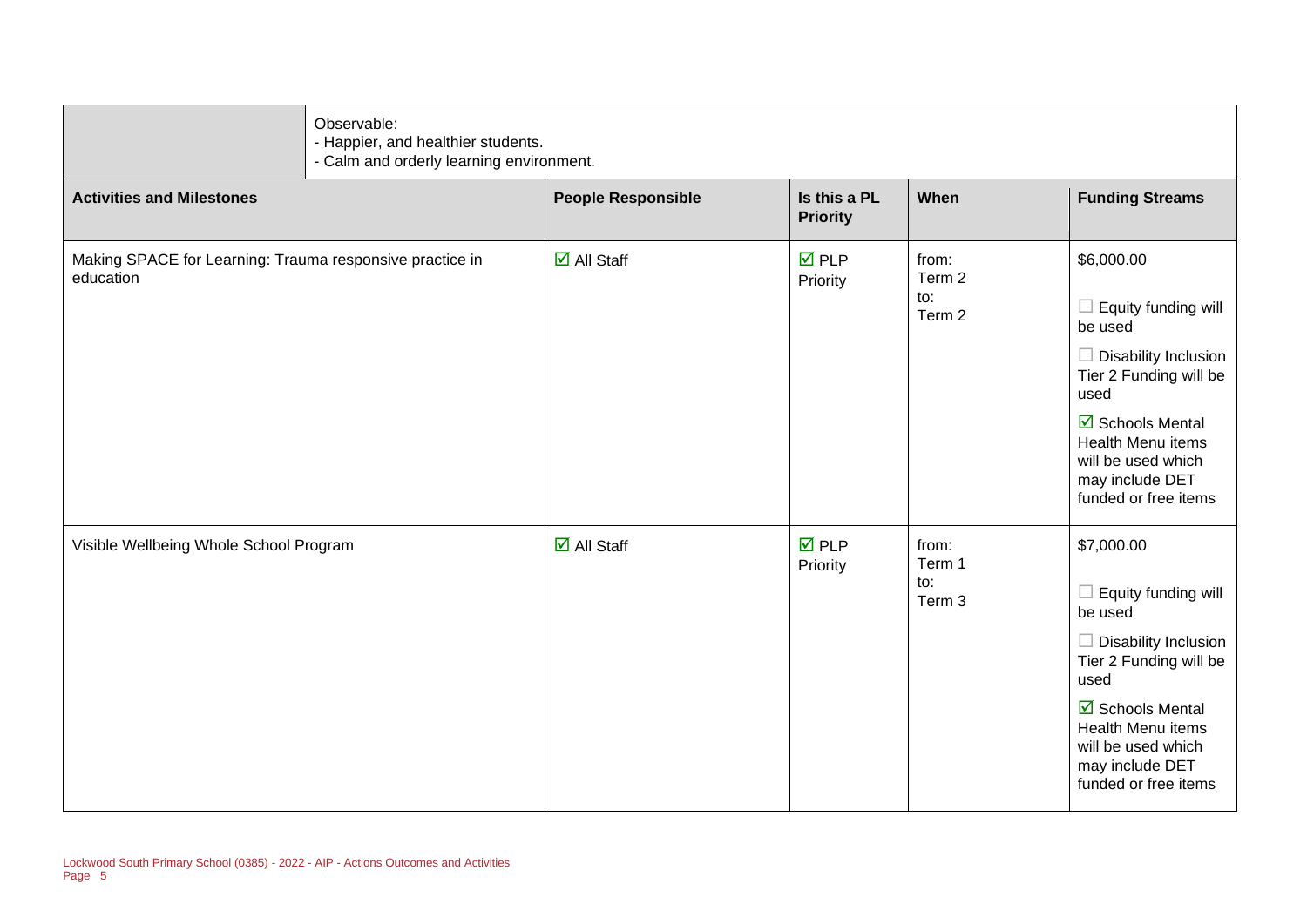| PROJECT ROCKIT                                                    |                                                                                                                                                                                                                                        | $\overline{\mathbf{M}}$ All Staff                                                                                                                                        | $\Box$ PLP<br>Priority | from:<br>Term 2<br>to:<br>Term 2 | \$2,500.00<br>Equity funding will<br>be used<br><b>Disability Inclusion</b><br>Tier 2 Funding will be<br>used<br>☑ Schools Mental<br>Health Menu items<br>will be used which<br>may include DET<br>funded or free items |
|-------------------------------------------------------------------|----------------------------------------------------------------------------------------------------------------------------------------------------------------------------------------------------------------------------------------|--------------------------------------------------------------------------------------------------------------------------------------------------------------------------|------------------------|----------------------------------|-------------------------------------------------------------------------------------------------------------------------------------------------------------------------------------------------------------------------|
| Goal 2                                                            | Optimise the active participation of students in their learning.                                                                                                                                                                       |                                                                                                                                                                          |                        |                                  |                                                                                                                                                                                                                         |
| 12 Month Target 2.1                                               | By the end of 2022 we will have implement strategies learnt during 2021 Quaglia institute program.                                                                                                                                     |                                                                                                                                                                          |                        |                                  |                                                                                                                                                                                                                         |
| 12 Month Target 2.2                                               | By the end of 2022 we will have implement strategies learnt during 2021 Quaglia institute program.                                                                                                                                     |                                                                                                                                                                          |                        |                                  |                                                                                                                                                                                                                         |
| KIS <sub>1</sub><br>Intellectual engagement and<br>self-awareness | Empower students to actively contribute to their own and others learning. (IESA)                                                                                                                                                       |                                                                                                                                                                          |                        |                                  |                                                                                                                                                                                                                         |
| <b>Actions</b>                                                    | Implement our learning from Quaglia institute program based around student voice and agency to increase staff's understanding and<br>knowledge of students voice to ensure we are empowering students within their learning from 2021. |                                                                                                                                                                          |                        |                                  |                                                                                                                                                                                                                         |
| <b>Outcomes</b>                                                   | Students will:<br>- Experience a greater level of input within their learning.<br>Staff will:<br>Leaders will:                                                                                                                         | - Implement our the action plan developed as part of 2021 program.<br>- Support and facilitate the implementation our the action plan developed as part of 2021 program. |                        |                                  |                                                                                                                                                                                                                         |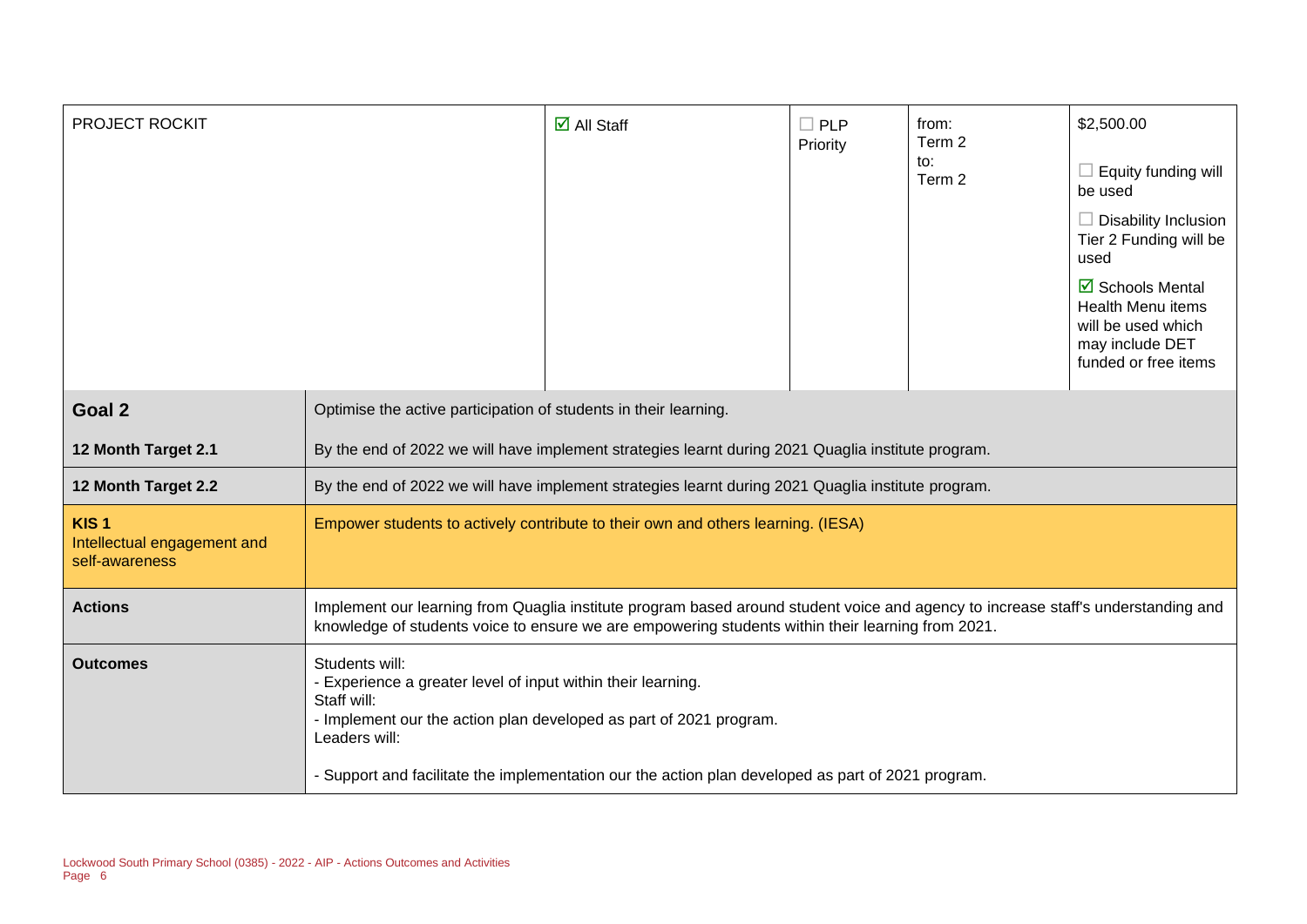| <b>Success Indicators</b>                                         | Success indicators will include:<br>Artifacts:<br>- Student Voice and Agency Policy that is school specific.<br>Outcomes:<br>- Improved % within the POS and ATSS results around students voice and agency.<br>Observable:<br>- Student having greater ownership of their learning. |                                   |                                 |                                  |                                                                                                                                                                                                                                               |
|-------------------------------------------------------------------|-------------------------------------------------------------------------------------------------------------------------------------------------------------------------------------------------------------------------------------------------------------------------------------|-----------------------------------|---------------------------------|----------------------------------|-----------------------------------------------------------------------------------------------------------------------------------------------------------------------------------------------------------------------------------------------|
| <b>Activities and Milestones</b>                                  |                                                                                                                                                                                                                                                                                     | <b>People Responsible</b>         | Is this a PL<br><b>Priority</b> | When                             | <b>Funding Streams</b>                                                                                                                                                                                                                        |
| Implementation of 2021 action plan from Quaglia institute program |                                                                                                                                                                                                                                                                                     | $\overline{\mathsf{d}}$ All Staff | $\square$ PLP<br>Priority       | from:<br>Term 1<br>to:<br>Term 4 | \$2,000.00<br>$\triangleright$ Equity funding will<br>be used<br>$\Box$ Disability Inclusion<br>Tier 2 Funding will be<br>used<br>$\Box$ Schools Mental<br>Health Menu items<br>will be used which<br>may include DET<br>funded or free items |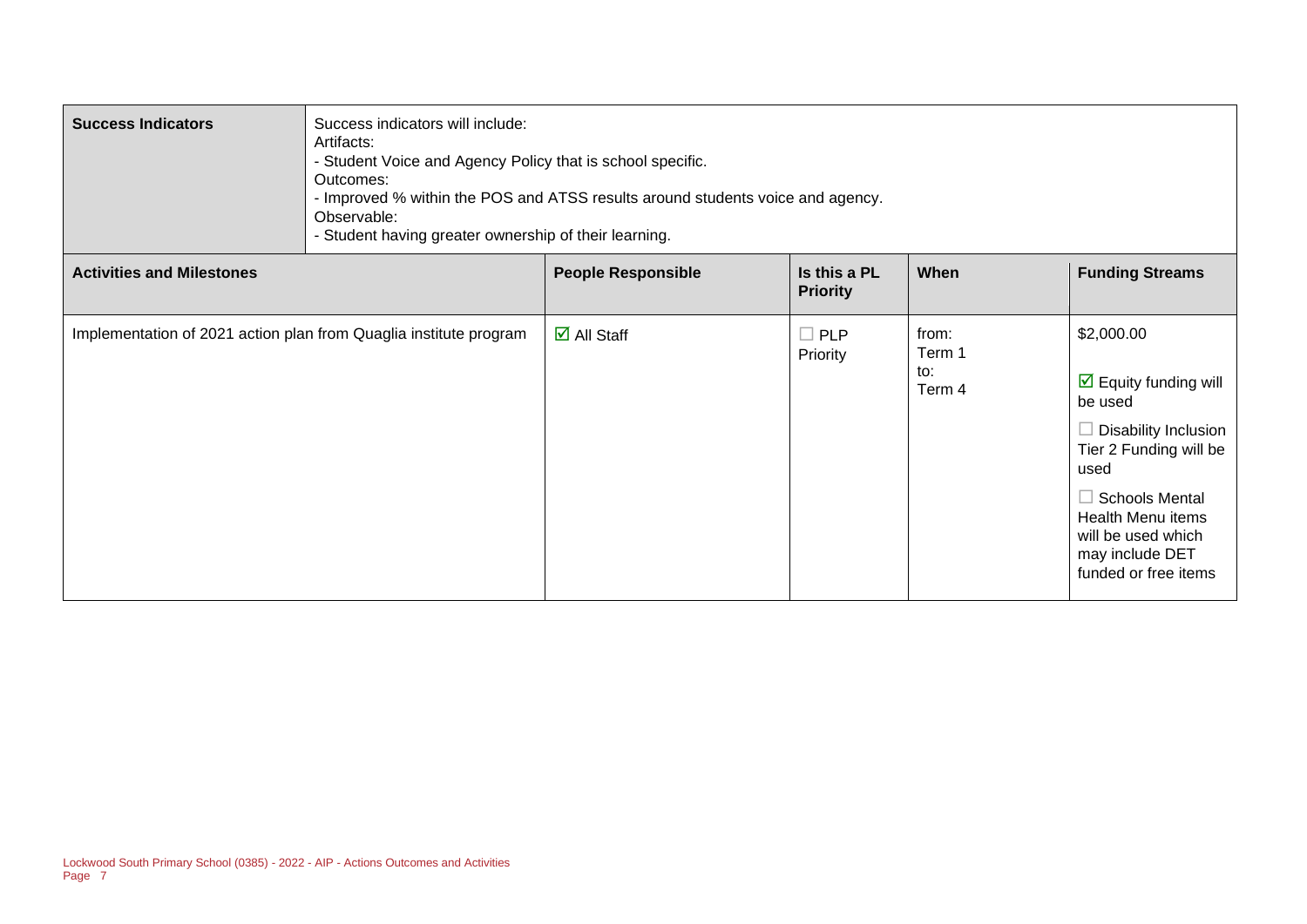## **Funding Planner**

#### Summary of Budget and Allocated Funding

| <b>Summary of Budget</b>            | School's total funding (\$) | <b>Funding Allocated in activities (\$)</b> | Still available/shortfall |
|-------------------------------------|-----------------------------|---------------------------------------------|---------------------------|
| <b>Equity Funding</b>               | \$5,000.00                  | \$2,000.00                                  | \$3,000.00                |
| Disability Inclusion Tier 2 Funding | \$25,792.15                 | \$6,000.00                                  | \$19,792.15               |
| Schools Mental Health Fund and Menu | \$15,299.63                 | \$15,500.00                                 | $-$200.37$                |
| <b>Total</b>                        | \$46,091.78                 | \$23,500.00                                 | \$22,591.78               |

#### Activities and Milestones – Total Budget

| <b>Activities and Milestones</b>                                      | <b>Budget</b> |
|-----------------------------------------------------------------------|---------------|
| Moveable alphabet intervention                                        | \$6,000.00    |
| Making SPACE for Learning: Trauma responsive practice<br>in education | \$6,000.00    |
| Visible Wellbeing Whole School Program                                | \$7,000.00    |
| <b>PROJECT ROCKIT</b>                                                 | \$2,500.00    |
| Implementation of 2021 action plan from Quaglia institute<br>program  | \$2,000.00    |
| <b>Totals</b>                                                         | \$23,500.00   |

#### Activities and Milestones - Equity Funding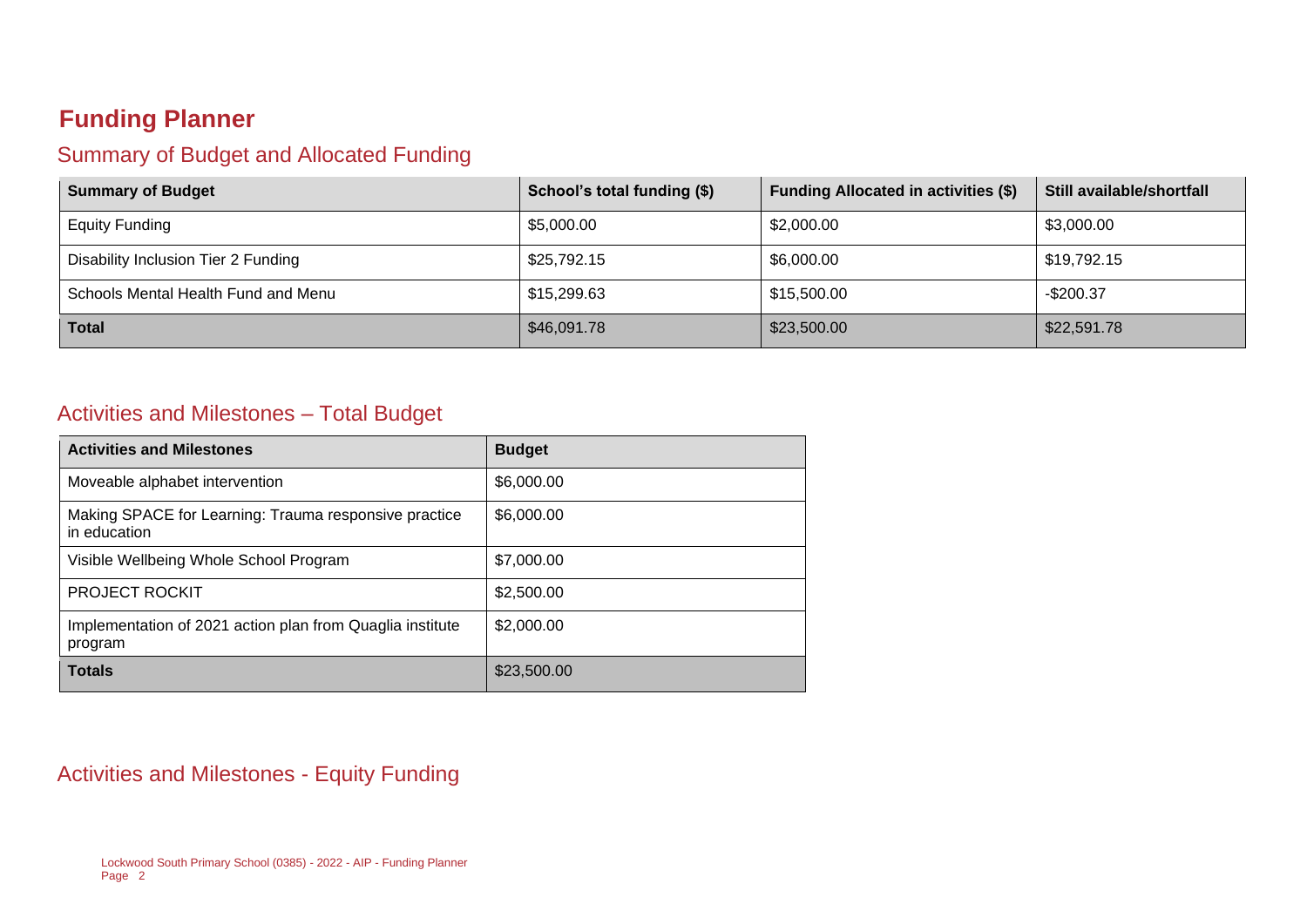| <b>Activities and Milestones</b>                                     | When                             | <b>Funding allocated (\$)</b> | Category        |
|----------------------------------------------------------------------|----------------------------------|-------------------------------|-----------------|
| Implementation of 2021 action plan<br>from Quaglia institute program | from:<br>Term 1<br>to:<br>Term 4 | \$2,000.00                    | $\boxtimes$ CRT |
| <b>Totals</b>                                                        |                                  | \$2,000.00                    |                 |

#### Activities and Milestones - Disability Inclusion Funding

| <b>Activities and Milestones</b> | When                             | <b>Funding allocated (\$)</b> | Category                                                                                                                                                     |
|----------------------------------|----------------------------------|-------------------------------|--------------------------------------------------------------------------------------------------------------------------------------------------------------|
| Moveable alphabet intervention   | from:<br>Term 2<br>to:<br>Term 4 | \$6,000.00                    | $\triangleright$ Education workforces and/or assigning existing school staff to inclusive<br>education duties<br><b>Education Support Staff</b><br>$\bullet$ |
| <b>Totals</b>                    |                                  | \$6,000.00                    |                                                                                                                                                              |

#### Activities and Milestones - Schools Mental Health Fund and Menu

| <b>Activities and Milestones</b>                                         | When                             | Funding allocated (\$) | Category                                                                                                                                                                                           |
|--------------------------------------------------------------------------|----------------------------------|------------------------|----------------------------------------------------------------------------------------------------------------------------------------------------------------------------------------------------|
| Making SPACE for Learning:<br>Trauma responsive practice in<br>education | from:<br>Term 2<br>to:<br>Term 2 | \$6,000.00             | $\triangleright$ Tier 2/Category: Therapeutic models<br>This activity will use Mental Health Menu programs<br>Teacher training in trauma informed practice<br>$\circ$<br>Making SPACE for learning |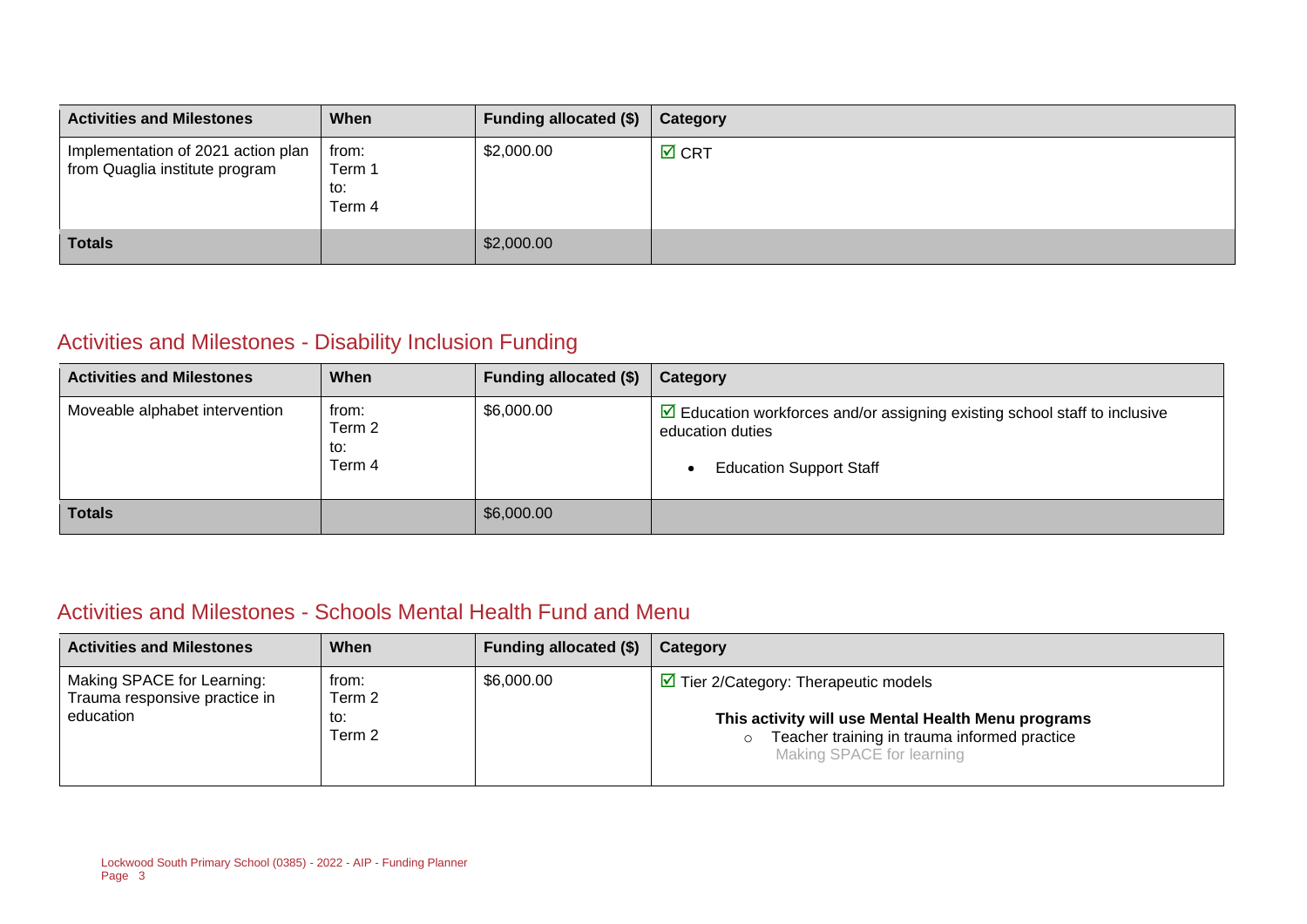| Visible Wellbeing Whole School<br>Program | from:<br>Term 1<br>to:<br>Term 3 | \$7,000.00  | $\triangleright$ Tier 1/Category: Whole school approach to positive mental health<br>This activity will use Mental Health Menu programs<br>Positive education<br>$\circ$<br>Visible Wellbeing Whole school program |  |
|-------------------------------------------|----------------------------------|-------------|--------------------------------------------------------------------------------------------------------------------------------------------------------------------------------------------------------------------|--|
| <b>PROJECT ROCKIT</b>                     | from:<br>Term 2<br>to:<br>Term 2 | \$2,500.00  | $\triangleright$ Tier 1/Category: Bullying prevention<br>This activity will use Mental Health Menu programs<br>Bullying prevention and Cyber safety programs<br>$\circ$<br>Project Rockit                          |  |
| <b>Totals</b>                             |                                  | \$15,500.00 |                                                                                                                                                                                                                    |  |

#### Additional Funding Planner – Total Budget

| <b>Activities and Milestones</b> | <b>Budget</b> |  |
|----------------------------------|---------------|--|
| Totals                           | \$0.00        |  |

#### Additional Funding Planner – Equity Funding

| <b>Activities and Milestones</b> | When | Funding allocated (\$) | <b>Category</b> |
|----------------------------------|------|------------------------|-----------------|
| <b>Totals</b>                    |      | \$0.00                 |                 |

#### Additional Funding Planner – Disability Inclusion Funding

| <b>Activities and Milestones</b> | <b>When</b> | Funding allocated (\$) | <b>Category</b> |
|----------------------------------|-------------|------------------------|-----------------|
|                                  |             |                        |                 |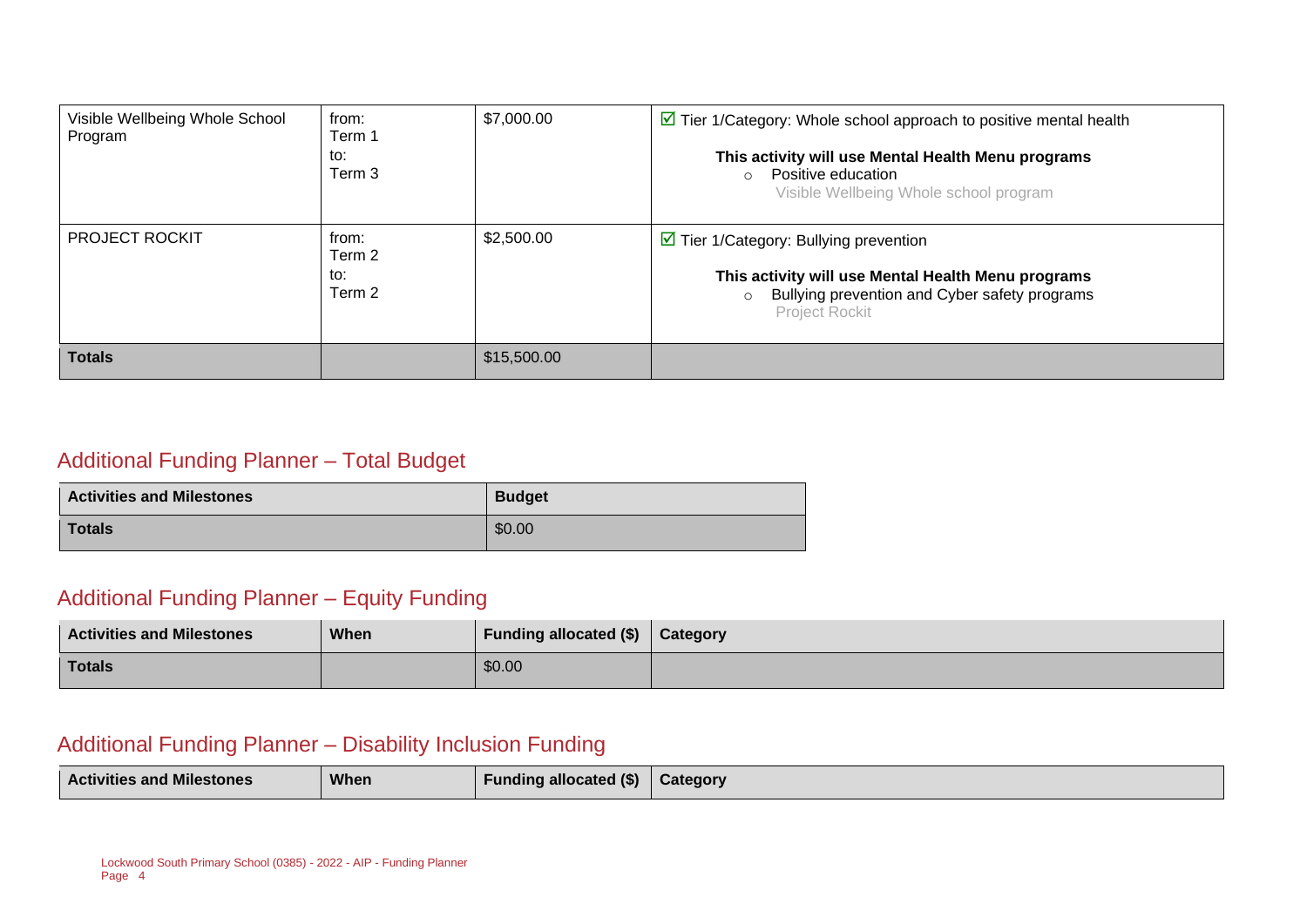| Totals |  | \$0.00 |  |
|--------|--|--------|--|
|--------|--|--------|--|

#### Additional Funding Planner – Schools Mental Health Fund and Menu

| <b>Activities and Milestones</b> | <b>When</b> | <b>Funding allocated (\$)</b> | <b>Category</b> |
|----------------------------------|-------------|-------------------------------|-----------------|
| <b>Totals</b>                    |             | \$0.00                        |                 |